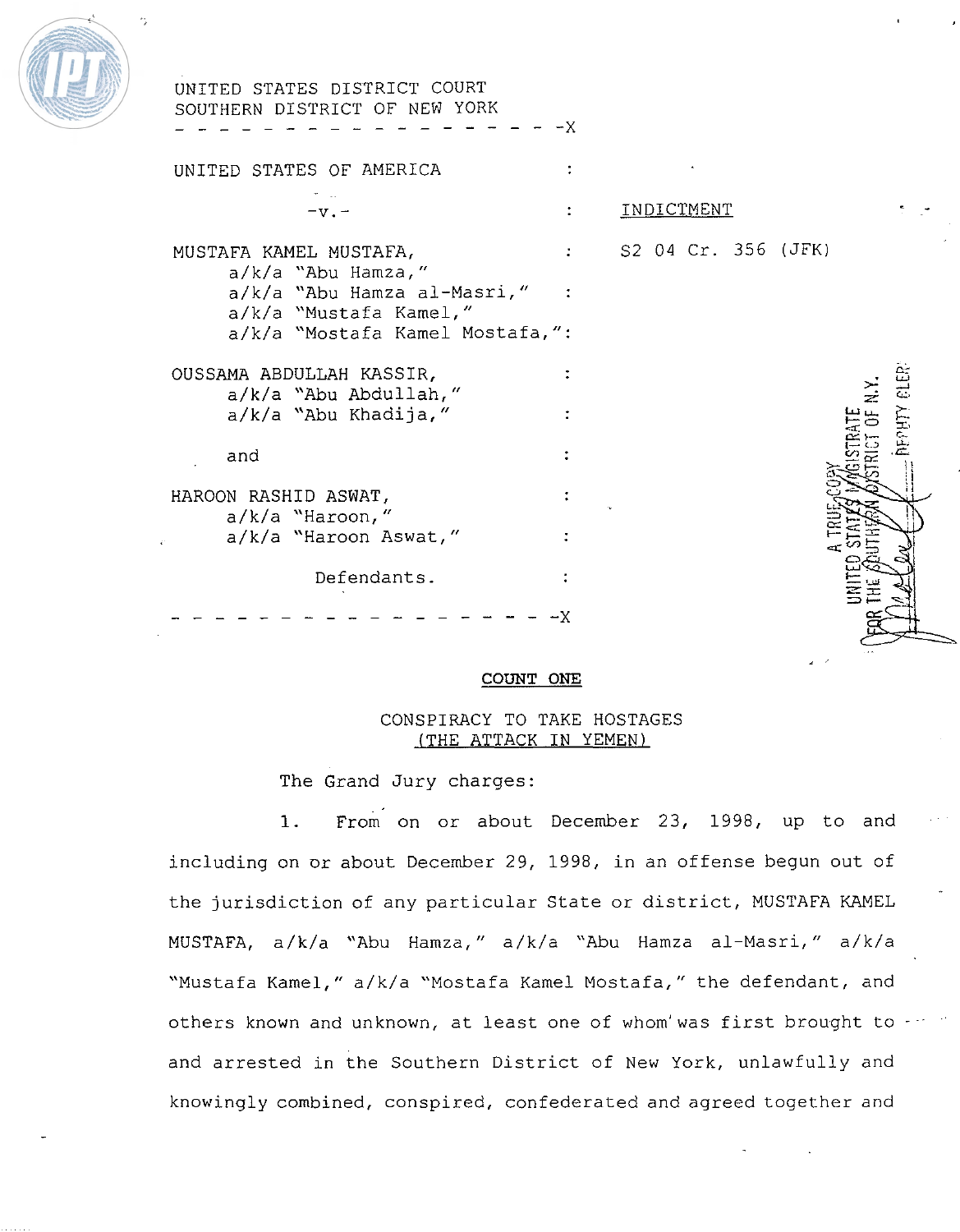

with each other to violate Section 1203 of Title 18, United States Code.

2. **It** was a part and an object of the conspiracy that MUSTAFA KAMEL MUSTAFA, the defendant, and others known and unknown,  $\sim$ would and did, inside and outside the United States, unlawfully and knowingly seize and detain and threaten to kill, to injure, and to continue to detain other persons, including two U.S. nationals, in order to compel a third person and a governmental organization, to wit, the government of Yemen, to do and abstain fxom doing any act as an explicit and implicit condition for the release of the persons detained.

#### Overt Acts

3. In furtherance of said conspiracy, and to effect the illegal object thereof, the following overt acts, among others, were committed: **,** ..

a. In or about late 1998, MUSTAFA **KAMEL MUSTAFA,**  the defendant, provided a co-conspirator not named as a defendant herein- ("Co-Conspirator **I"),** the leader of the Abyan faction of the Islamic Army of den, and a group of co-conspirators not named as defendants herein (hereafter, the "hostage-takers") with a satellite phone.

b. On or about December 27, 1998, **MUSTAFA KAMEL**  MUSTAFA, the defendant, received three telephone calls at his home from the satellite phone he had previously provided to the hostagetakers.

 $\overline{c}$ 

برم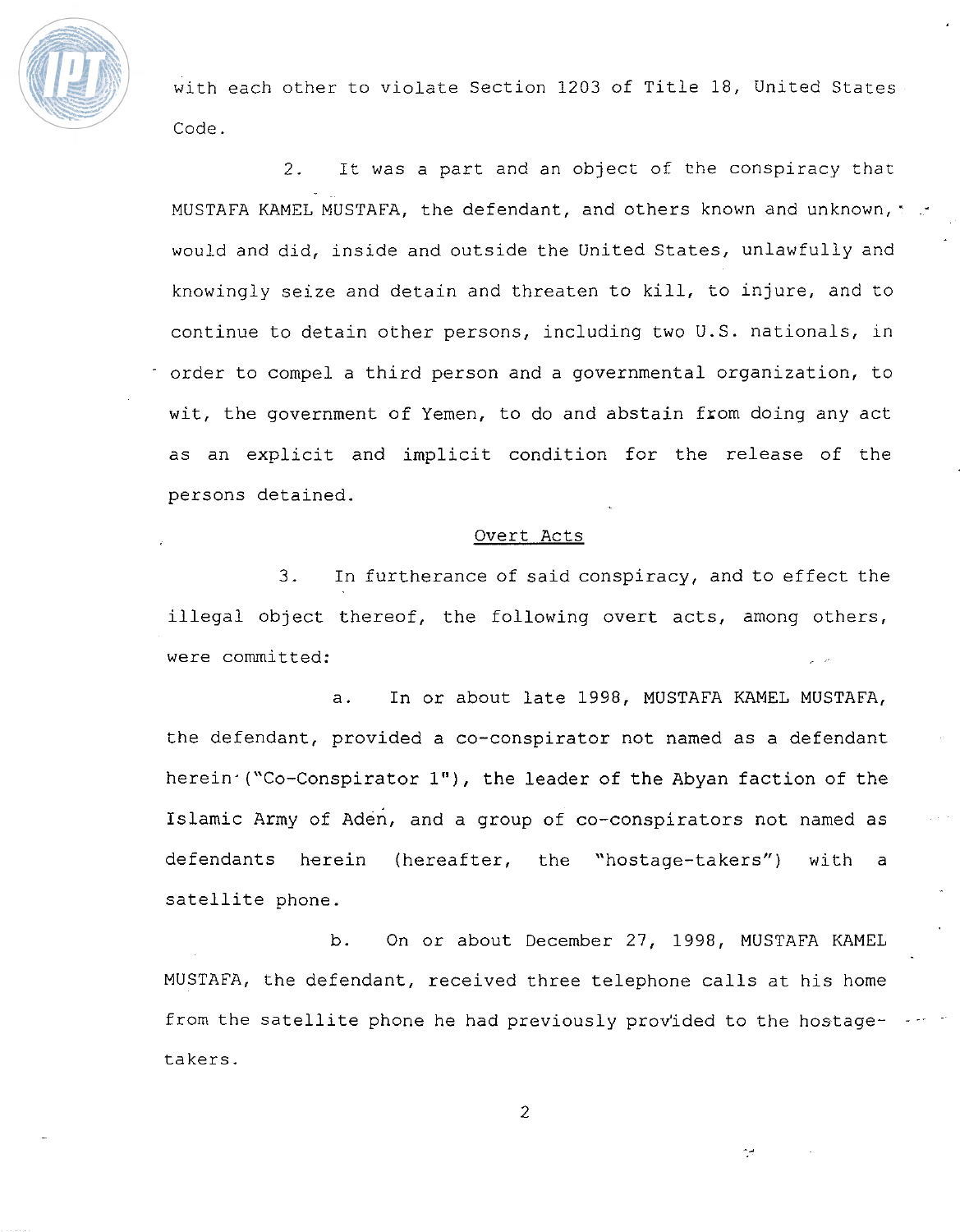

**c. On** or about December 28, 1998, the hostagetakers stormed a caravan of sport utility vehicles **carrying** sixteen Western tourists and took the tourists hostage-by use of **force.** 

d. On or about December 28, 1998, MUSTAFA KAMEL- . **MUSTAFA,** the defendant, spoke to Co-Conspirator 1 on the satellite phone after the hostage-taking was already underway. During that telephone call, MUSTAFA KAMEL MUSTAFA, the defendant, agreed to act as an intermediary for Co-Conspirator 1 and the hostage-takers, and gave Co-Conspirator 1 certain advice related to the hostage-taking.

e. On or about December 29, 1998, after the hostage-taking was underway, MUSTAFA KAMEL MUSTAFA, the defendant, =ordered five hundred British pounds worth of additional airtime for the satellite phone being used **by** the hostage-takers.

f. On or about December 29, 1998, the Yemeni military attempted to rescue the hostages. During the rescue attempt, the hostage-takers used the hostages as human shields and attempted to fight off the Yemeni military. Although the military ultimately overpowered the hostage-takers, during the rescue attempt four of the hostages were killed and several others wounded.

(Title 18, United States Code, Section 1203.)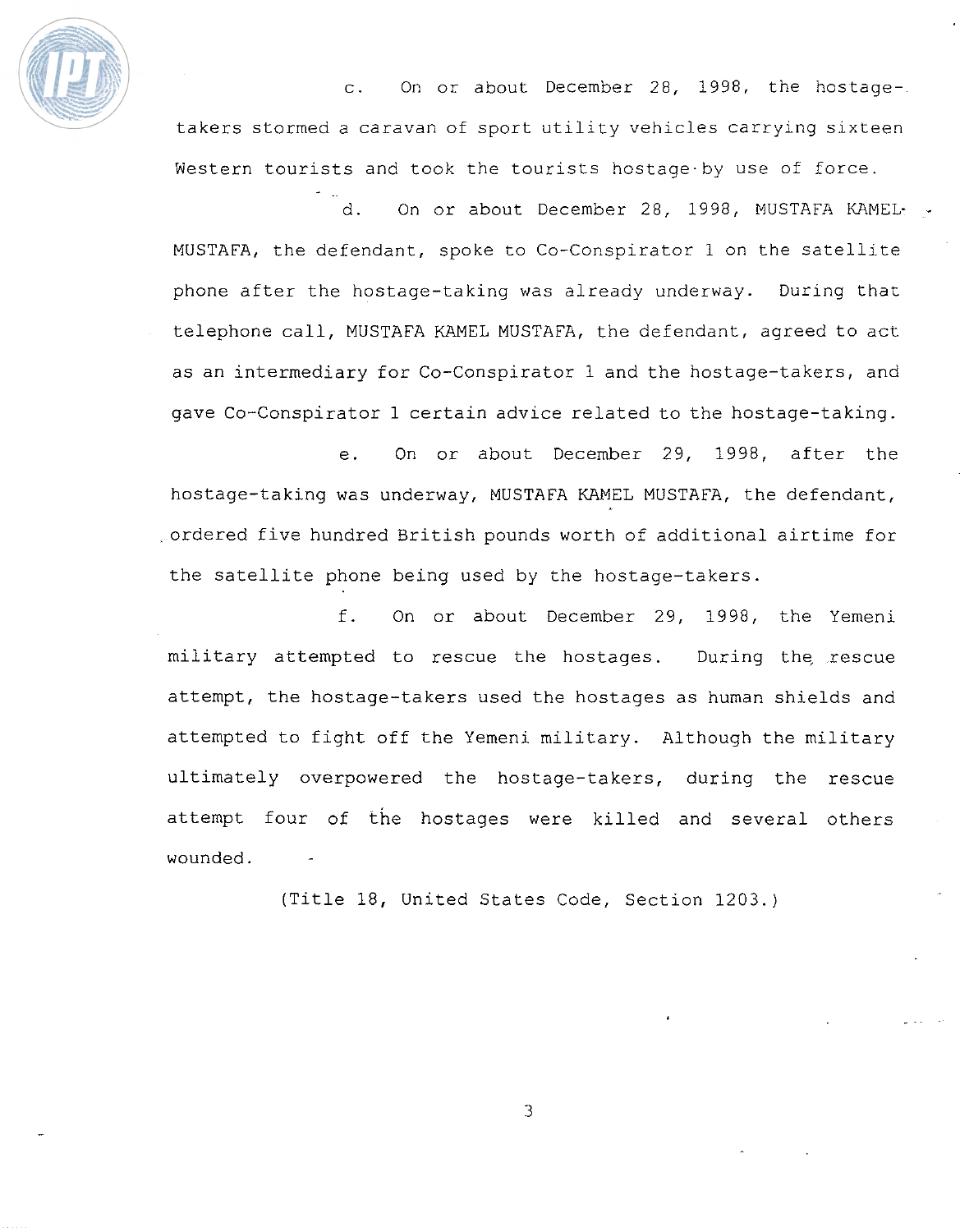

#### COUNT TWO

# HOSTAGE-TAKING (THE ATTACK IN YEMEN)

- \*

The Grand Jury further charges:

4- From on or about December 23, 1998, up **to** and including on or about December 29, 1998, in an offense begun out of the jurisdiction of any particular State or district, MUSTAFA KAMEL MUSTAFA, a/k/a "Abu Hamza," a/k/a "Abu Hamza al-Masri," a/k/a "Mustafa Kamel," a/k/a "Mostafa Kamel Mostafa," the defendant, and . others known and unknown, at least one of whom **was** first brought to and arrested in the Southern District of New York, unlawfully and knowingly, inside and outside the United States, did seize and detain and threaten to kill, to injure, and to continue to detain other persons, including two U.S. nationals, in order to compel a third person and a governmental organization, to **it,** the government of Yemen, to do and abstain from doing any act as an explicit and implicit condition for the release of the persons detained.

(Title 18, United States Code, Sections 1203 and 2.)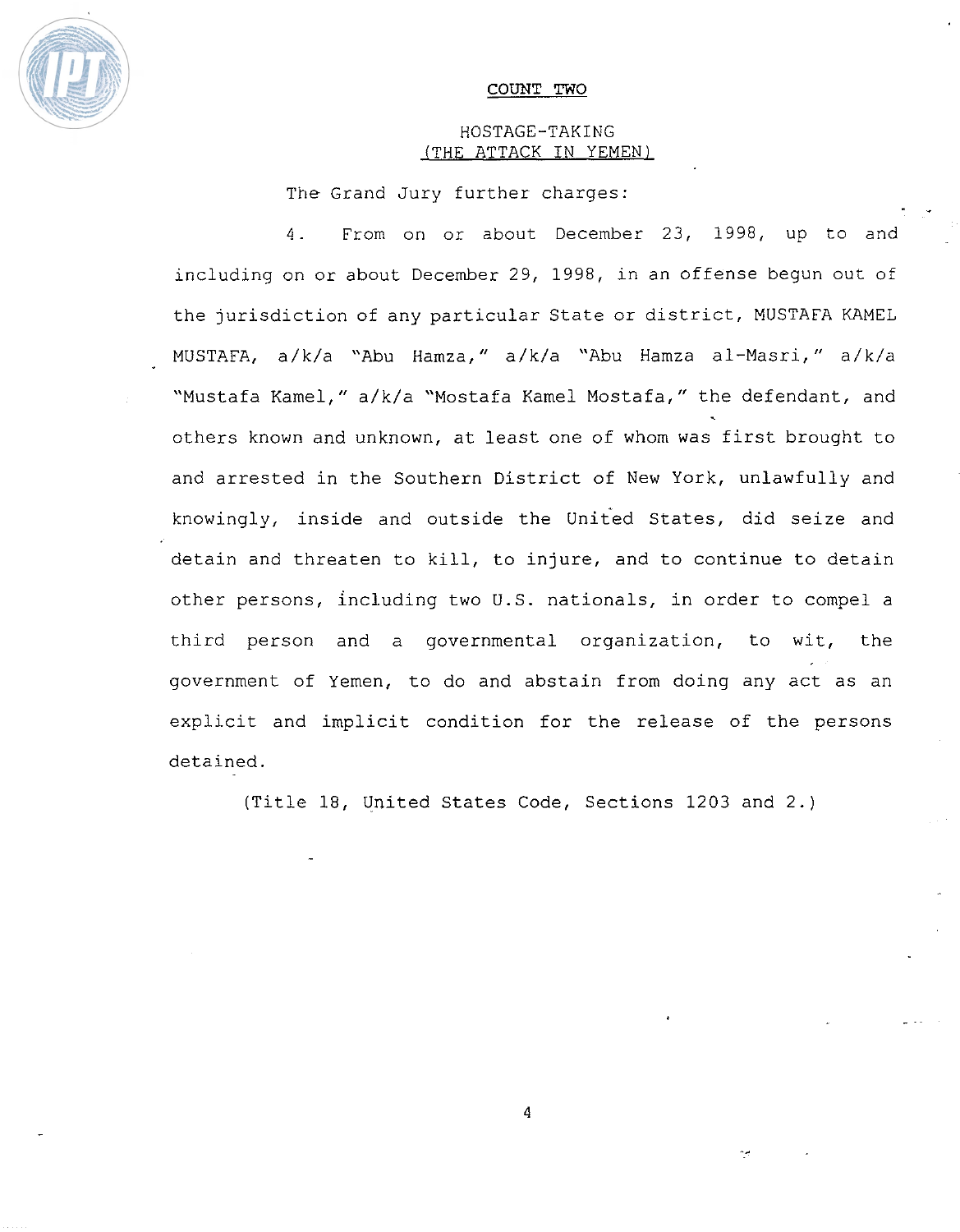

#### COUNT **THREE**

# CONSPIRACY TO PROVIDE AND CONCEAL **MATERIAL** SUPPORT **AND** RESOURCES TO TERRORISTS (THE BLY, **OREGON JIHAD TRAINING** CAMP)

The Grand Jury further charges:

5. From in or about October 1999, up to and including in or about early 2000, in the Southern District of New York and elsewhere, MUSTAFA KAMEL **MUSTAFA,** a/k/a "Abu Hamza, " a/k/a "Abu Hamza a1-Masri," a/k/a "Mustafa Kamel," a/k/a "Mostafa Kame1 Mostafa, " OUSSAMA ABDULLAH **KASSIR,** a/k/a "Abu Abdullah, " a/k/a "Abu Khadi ja, " and HAROON **RASHID** ASWAT, a/k/a "Haroon, " a/k/a "Haroon Aswat," the defendants, and others known and unknown, at least one of whom was first brought to and arrested in the Southern District of New York, unlawfully and knowingly combined, conspired, confederated and **agreed** together and with each other to violate Section **2339A** of Title 18, United States Code.

6. It was a part and an object of the conspiracy that MUSTAFA KAMEL MUSTAFA, OUSSAMA **ABDULLAH** KASSIR, and HAROON **RASHID**  ASWAT, the defendants, and others known and unknown, would and did, within the United states, provide material support and resources and conceal and disguise the nature, location, source, and ownership of material support and resources, knowing and intending that they were to be used in preparation for, and in carrying out, a violation of Section 956 of Title 18, United States Code (conspiring to kill, kidnap, maim, and injure persons and to damage and destroy property in a foreign country), and in preparation for,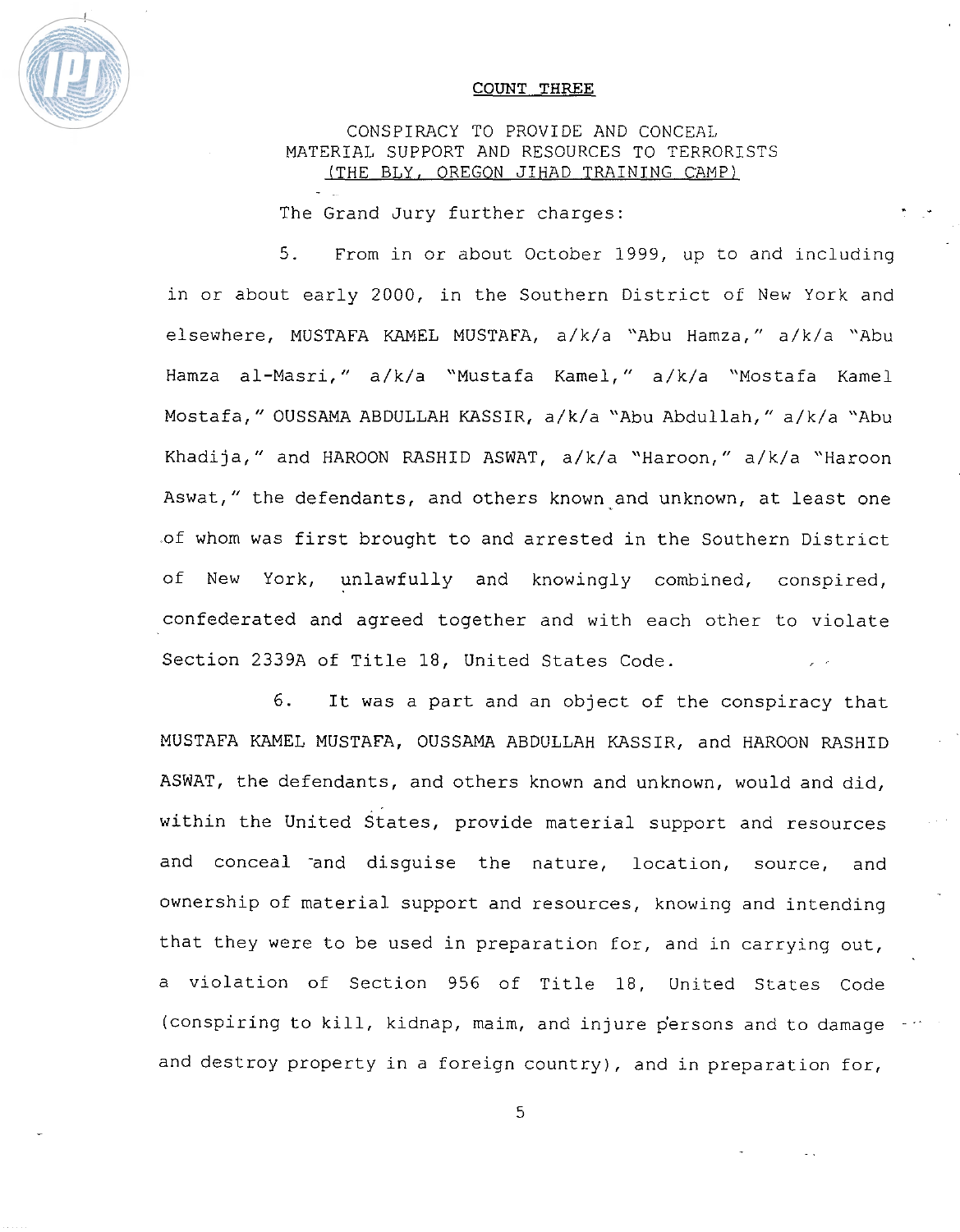

and in carrying out, the concealment and an escape from the commission of such violation.

# Overt **Acts**

7. In furtherance of said conspiracy, and to effect the  $\ddot{\phantom{1}}$ illegal abject thereof, the following overt acts, among others, were committed in the Southern District of New York and elsewhere:

a. On several occasions in ox about October 1999, MUSTAFA **KAMEL** MUSTAFA, the defendant, discussed with a coconspirator not named as a defendant **herein** ("Co-Conspirator 2"), a U.S. citizen, the creation of a jihad training camp in Bly, Oregon. During these discussions, Co-Conspirator 2 asked MUSTAFA **3KAMEL** MUSTAFA, the defendant, to send two of MUSTAFA KAMEL MUSTAFAfs followers to the United States in order to assist Coconspirator 2 in raising money and establishing the **Bly,** Oregon jihad training **camp.** 

b. On or about October 25, 1999, Co-Conspirator 2 communicated to **MUSTAFA** KAMEL MUSTAFA, **the** defendant, that he and other co-conspirators **not** named as defendants herein were stockpiling weapons and ammunition in the United States. Co-Conspirator 2 also communicated to MUSTAFA KAMEL MUSTAFA, the defendant, that Co-Conspirator 2 was "expecting the two brothers that we discussed to come in November."

c. In or about late October 1999 or early November 1999, MUSTAFA KAMEL MUSTAFA, the defendant, asked OUSSAMA ABDULLAH **KASSIR** and HAROON **RASHID** ASWAT, the defendants, to travel from

6

ب-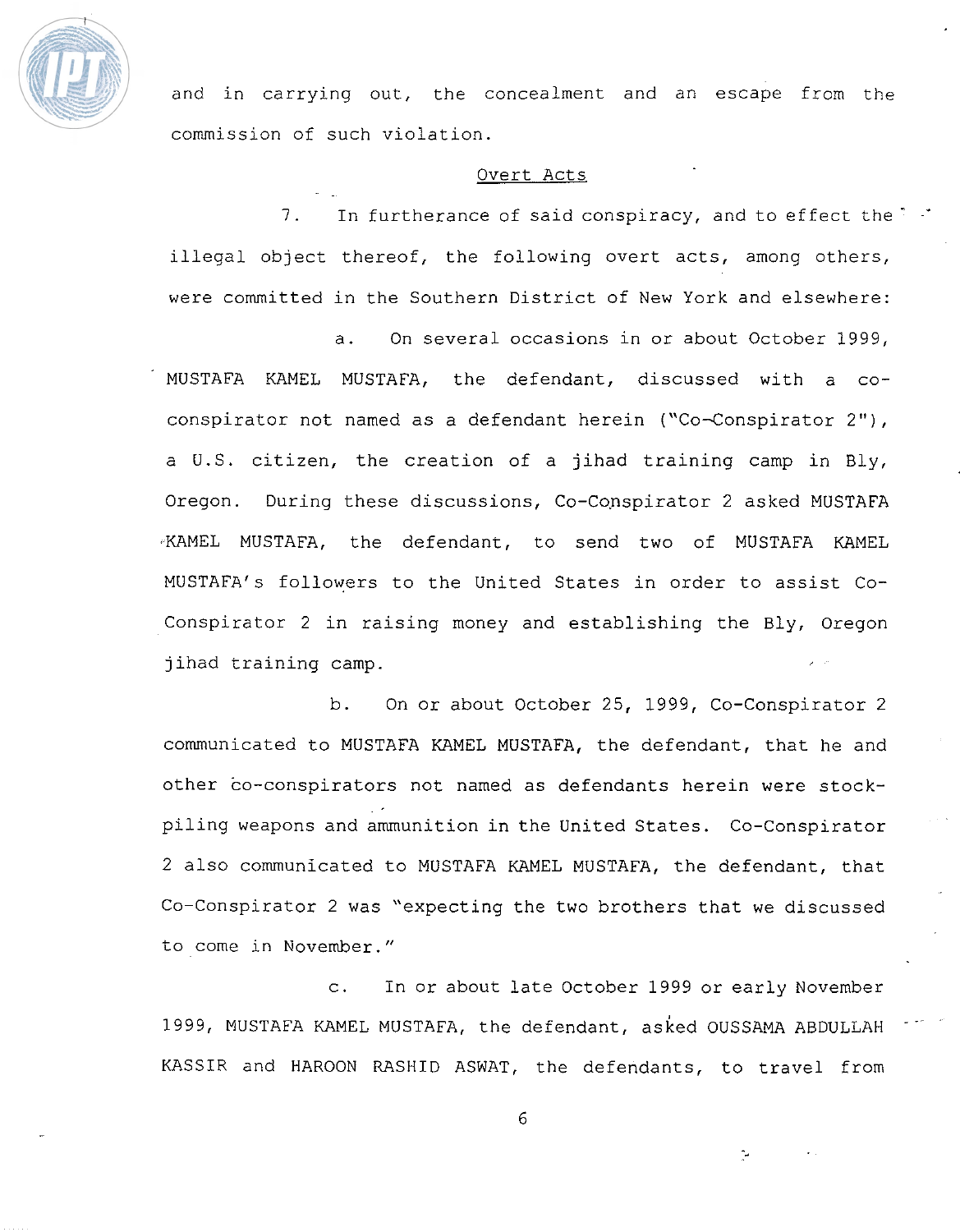

London to the United States in order to assist with establishing the Bly, Oregon jihad training camp. Prior to their departure, MUSTAFA KAMEL MUSTAFA, the defendant, gave OUSSAMA ABDULLAH KASSIR and HAROON RASHID ASWAT, the defendants, approximately four"  $\cdot$ thousand British **Pounds** to pay for expenses incurred while establishing the Bly, Oregon jihad training camp.

d. On November 26, 1999, OUSSAMA ABDULLAH KASSIR and HAROON RASHID ASWAT, the defendants, arrived in the United States at John F. Kennedy International Airport in New York. **From**  New York, OUSSAMA ABDULLAH KASSIR and HAROON **RASHID** ASWAT, the defendants, **traveled** by bus to Seattle, Washington, and then by car .to Bly, Oregon, in order to help establish the **Bly,** Oregon jihad training camp, as requested by **MUSTAFA** KAMEL MUSTAFA, the defendant.

**e. In or** about December 1999, OUSSAMA ABDULLAH KASSIR and HAROON **RASKID** ASWAT, the defendants, arrived at the Bly, Oregon property with Co-Conspirator 2, as requested by MUSTAFA **WlMEL MUSTAFA,** the defendant. **After** KASSIR and ASWAT arrived at **the** Bly, Oregon property, KASSIR and ASWAT both told individuals at the property<sup>-</sup> that they had been sent there by MUSTAFA KAMEL **MUSTAFA,** the defendant, to train people for jihad and to assess the suitability of the Bly, **Oregon** property for a jihad training camp. KASSIR and ASWAT also both told individuals at the property that they supported Usama bin Laden and al Qaeda, and had received their own jihad training in Afghanistan.

 $\overline{7}$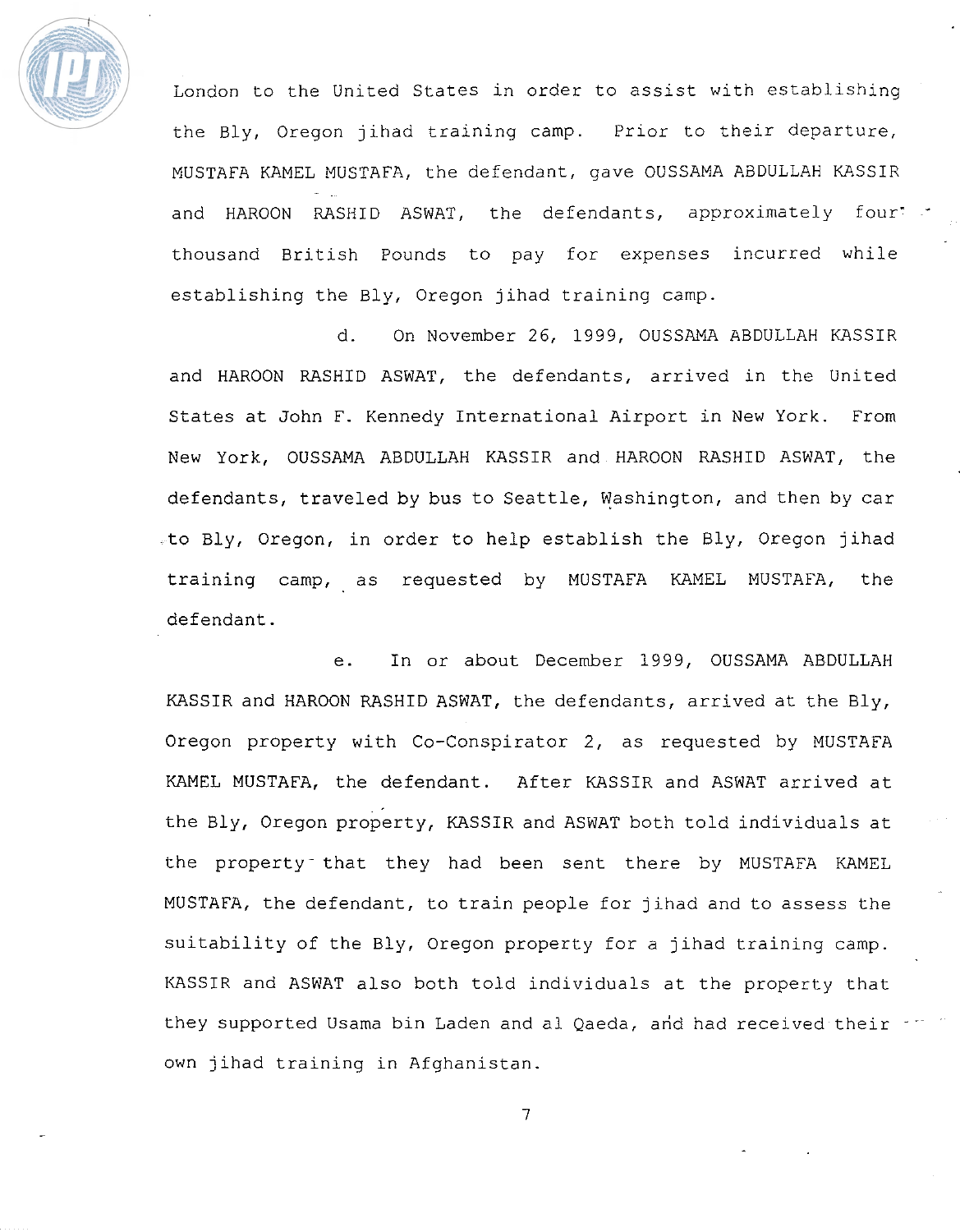

f. In or about December 1999, after he arrived at the **Bly,** Oregon property, OUSSAMA ABDULLAH KASSIR, the defendant, established security patrols around the perimeter of the property that would constitute the jihad training camp.

- \*

g. In or about December 1999, after he arrived at the Bly, Oregon property, OUSSAMA ABDULLAH KASSIR, the defendant, taught two individuals how to kill a person by slitting their throat with a knife and how to fight with a **knife** in hand-to-hand combat.

h. In or about December 1999, after he arrived at the Bly, Oregon property, OUSSAMA ABDULLAH KASSIR, the defendant, 'and others discussed a plan to kill truck drivers traveling through Oregon and then "steal their cargo for money and goods to support the jihad training camp.

i. In or about December 1999, after they arrived at the Bly, Oregon property, OUSSAMA ABDULLAH KASSIR and HAROON **RASHID** ASWAT, the defendants, distributed to several individuals a cd-rorn containing instructions on how to make bombs and poisons, and told them that they should learn these techniques because they might have to use them in the future.

(Title 18, United States Code, Section 371.)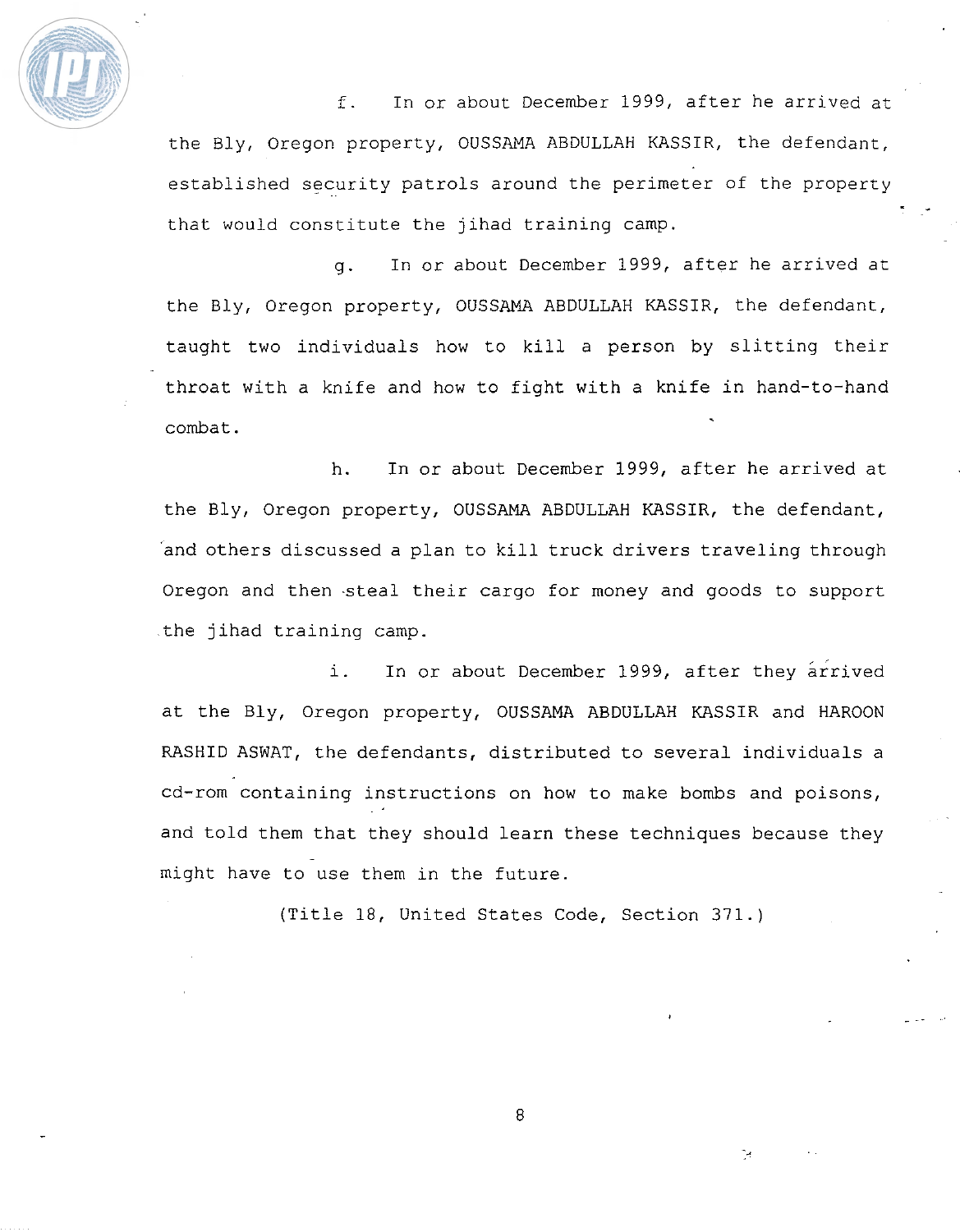

#### COUNT **FOUR**

# PROVIDING AND CONCEALING MATERIAL SUPPORT **AND** RESOURCES TO TERRORISTS - **(THE BLY,** OREGON **JIHAD TRAINING CAMP)**

The Grand Jury further charges:

8. From in or about October 1999, up to and including in or about early 2000, in **the** Southern District of New York and elsewhere, MUSTAFA KAMEL MUSTAFA, a/k/a "Abu Hamza," a/k/a "Abu Hamza al-Masri," a/k/a "Mustafa Kamel," a/k/a "Mostafa Kame1 Mostafa," OUSSAMA **ABDULLAH** KASSIR, a/k/a "Abu Abdullah," a/k/a "Abu Khadi ja, " and **HAROON RASHID** ASWAT, a/k/a "Haroon, " a/k/a "Haroon Aswat,'' the defendants, and others known- and unknown, at least one of whom was first brought to and arrested in the Southern District of New York, within the United States, provided material support and resources and concealed and disguised the nature, location, and resources and conceared and disguised the nature, rocation,<br>source, and ownership of material support and resources, Knowing and intending that they were to be used in preparation for, and in carrying out, a violation of Section 956 of Title 18, United States Code (conspiring to kill, kidnap, maim, and injure persons and to damage and destroy property in a foreign country), and in preparation for, and in carrying out, the concealment and an escape from the commission of such violation.

(Title 18, United States Code, Sections 2339A and 2.)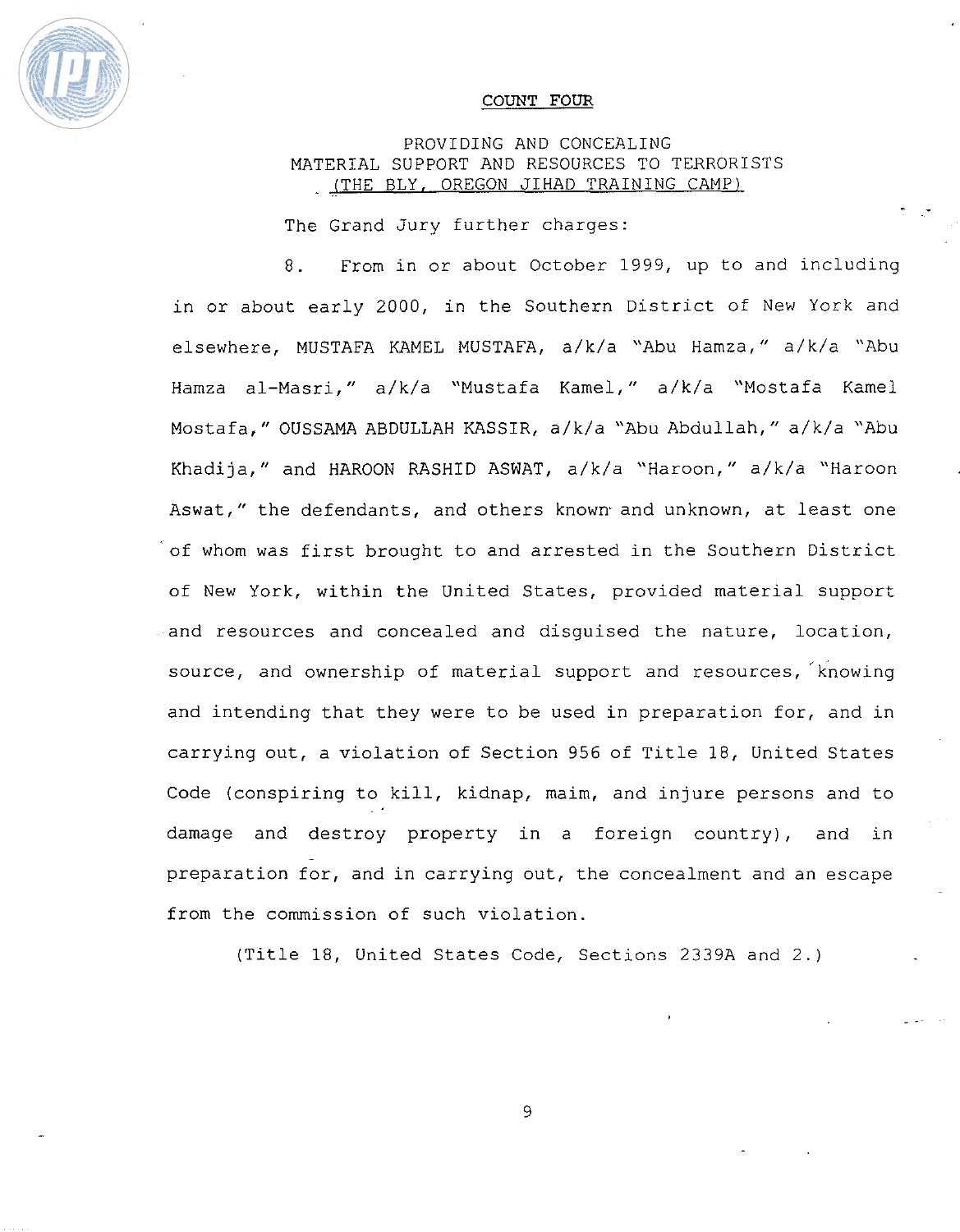

#### COUNT **FIVE**

# CONSPIRACY TO PROVIDE MATERIAL SUPPORT **AND** RESOURCES TO A FOREIGN TERRORIST ORGANIZATION - (THE BLY, OREGON JIHAD TRAINING **CAMP)**

 $\frac{1}{2}$ 

The Grand Jury further charges:

9. From in or about October 1999, up to and including in or about early 2000, in the Southern District of New York and elsewhere, MUSTAFA KAMEL MUSTAFA, a/k/a "Abu Hamza," a/k/a "Abu Hamza al-Masri," a/k/a "Mustafa Kamel," a/k/a "Mostafa Kamel Mostafa," OUSSAMA ABDULLAH KASSIR, a/k/a "Abu Abdullah," a/k/a "Abu Khadija," and HAROON RASHID ASWAT, a/k/a "Haroon," a/k/a "Haroon Aswat," the defendants, and others known-and unknown, at least one of whom was first brought to and arrested in the Southern District of New York, unlawfully and knowingly combined, conspired, confederated and agreed together and with each other to violate **I J'**  Section 23398 of Title 18, United States Code.

10. It was a part and an object of the conspiracy that MUSTAFA KAMEL MUSTAFA, OUSSAMA ABDULLAH KASSIR, **and HAROON** RASHID ASWAT, the defendants, and others known and unknown, would and did, within the United States and **subject** to the jurisdiction of the United States, knowingly provide material support and resources to a foreign terrorist organization, to wit, a terrorist organization known as "a1 Qaeda" and led by Usama Bin Laden, which was designated by the Secretary of State as a foreign terrorist *<sup>I</sup>*- . organization on or about October 8, 1999, pursuant to Section 219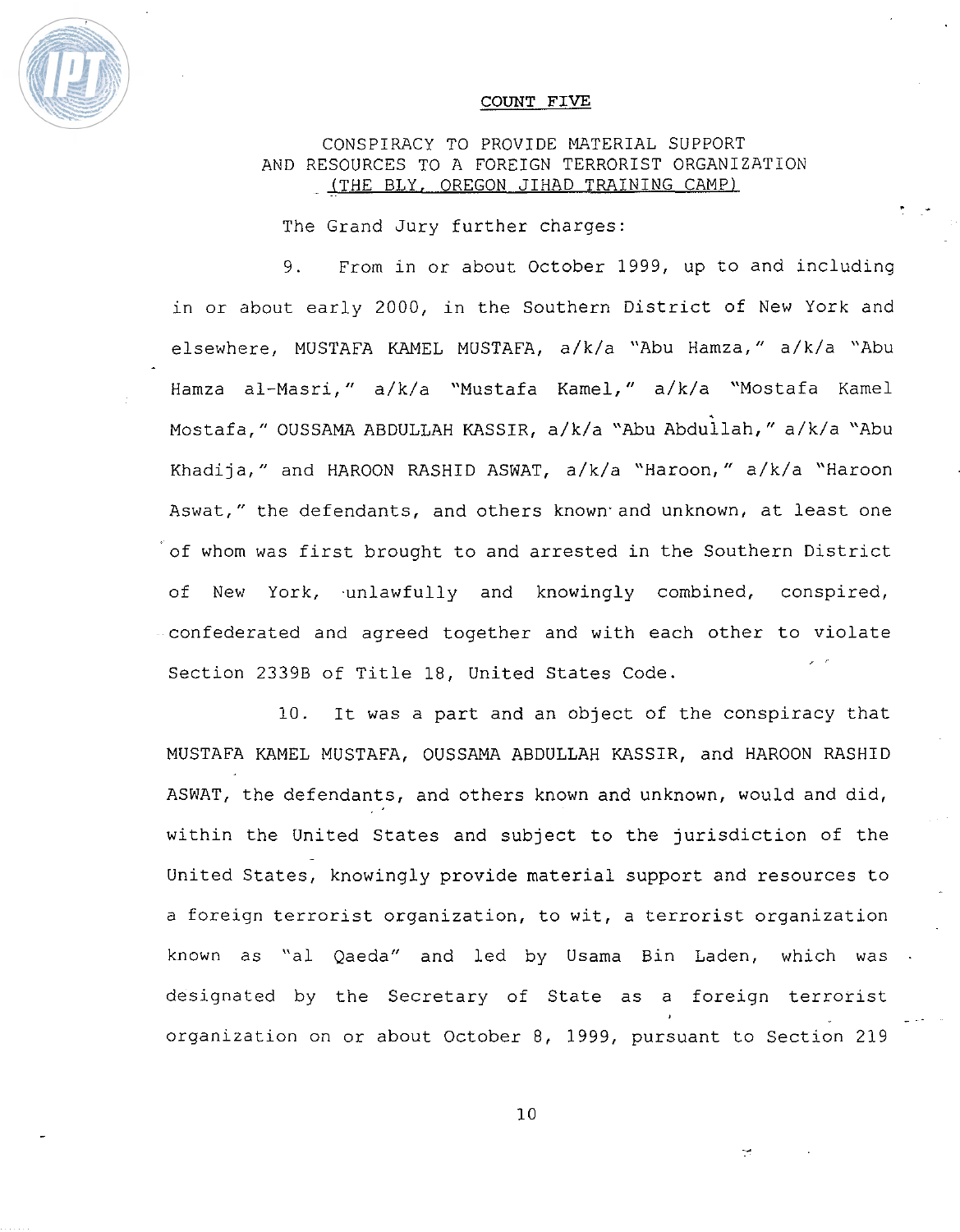

of the Imrnigra'cion and Nationality **Act,** and was **redesignated** as such on or about October 5, 2001, and October 2, 2003.

# Overt Acts

11. In furtherance of said conspiracy, and to effect the illegal object thereof, the following overt act, and the overt acts set out in **Count** Three of **this** Indictment **which** are incorporated herein by this reference, were committed in the Southern District of New York and elsewhere:

a. On or about October 25, 1999, MUSTAFA KAMEL MUSTAFA, the defendant, received a facsimile proposal in London, England, **regarding** the creation of a jihad **training** camp in **Bly,**  Oregon.

(Title 18, United States Code, Section **2339B** (a) (1) . )

# COUNT **SIX** , ,

# PROVIDING MATERIAL SUPPORT **AND** RESOURCES TO A FOREIGN TERRORIST ORGANIZATION (THE BLY, OREGON JIHAD TRAINING CAMP)

The Grand Jury further charges:

12. From in or about October 1999, up to and including in or about early 2000, in the Southern District of New York and elsewhere, MUSTAFA KAMEL MUSTAFA, **a/k/a** "Abu Hamza," a/k/a **"Abu**  Hamza dl-Masri," a/k/a "Mustafa Kamel," **a/k/a** "Mostafa Kamel - Mostafa, " OUSSAMA ABDULLAH KASSIR, a/k/a "Abu Abdullah, " **a/k/a** "Abu **<sup>I</sup>**". Khadi ja, " and HAROON RASHID ASWAT, a/ k/a "Haroon, " a/ k/a "Haroon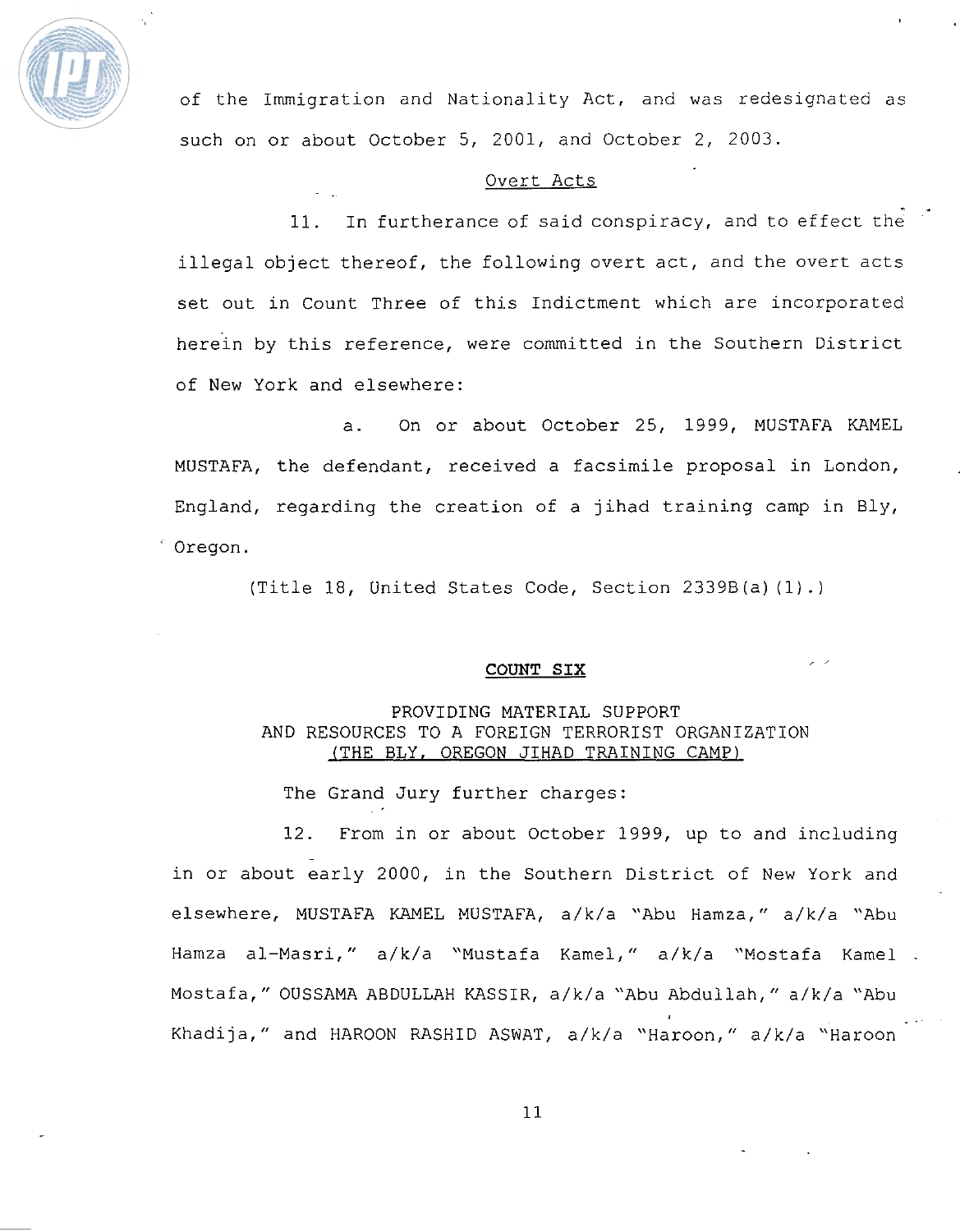

Aswat," the defendants, and others known and unknown, at least one of whom was first brought to and arrested in the Southern District of New York, within the United States and subject to the jurisdiction of the United States, unlawfully and knowingly did provide, and attempt to provide, material support and resources to a foreign terrorist organization, to wit, a terrorist organization known as **"a1** Qaeda" and led by Usama Bin Laden, which was designated by the Secretary of State as a foreign terrorist organization on or about October 8, 1999, pursuant to Section 219 of the Immigration and Nationality Act, and was redesignated as such on or about October 5, 2001, **and** October 2, 2003.

- **I** 

(Title 18, United States Code, Sections 2339B(a) **(1)** and 2.)

#### **COUNT SEVEN**

# **CONSPIRACY TO KILL, KIDNAP, MAIM,**  AND **INJURE PERSONS** IN **A FOREIGN COUNTRY (THE** BLY, **OREGON JIHAD TRAINING CAMP)**

The Grand **Jury** further charges:

13. From in or about October 1999, up to and including in or about May 2002, in the Southern District of New York and elsewhere, OUSSAMA **ABDULLAH KASSIR,** a/k/a "Abu Abdullah," a/k/a "Abu Khadija," the defendant, and others known and unknown, at: **least** one of whom was first brought to and arrested in the Southern District of New York, within the jurisdiction of the United States, **<sup>1</sup>**\_ \_- " unlawfully and knowingly combined, conspired, confederated and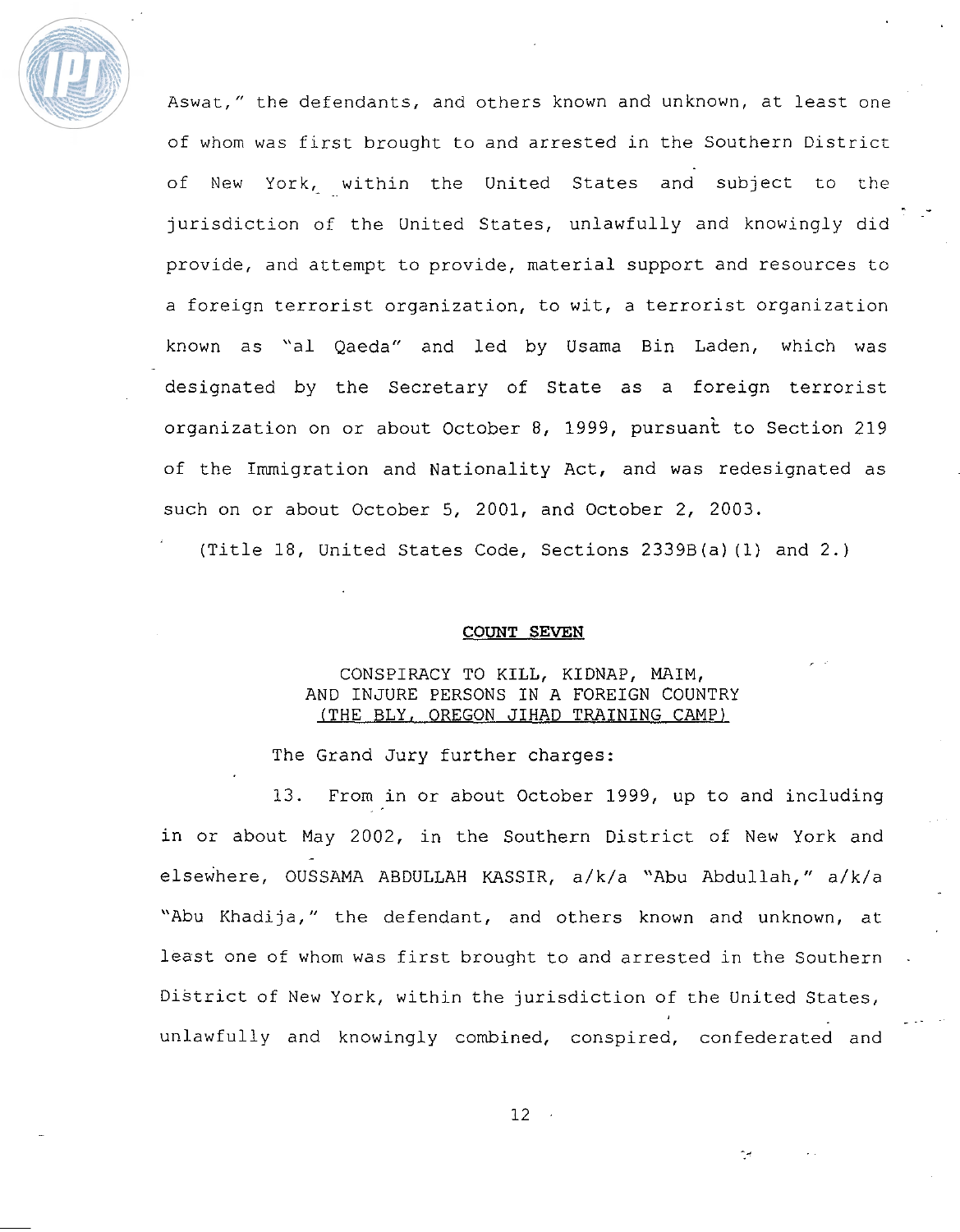

agreed together and with each other to commit at a place outside the United States an act that would constitute the offense of murder, kidnapping, and maiming if committed in the special<br>maritime and territorial jurisdiction of the United States. maritime and territorial jurisdiction of the United States.<br>Overt Acts

14. In furtherance of said conspiracy, and to effect the illegal objects thereof, the following overt acts, and **the** overt **acts set** out in Count Three of this Indictment which are incorporated herein by this reference, were **committed:** 

a. In or about December 1999, **after** he arrived at the Bly, Oregon property, OUSSAMA ABDULLAH KASSIR, the defendant, taught two individuals **how** to kill a person by slitting their throat with a **knife and** how to fight with a knife in hand-to-hand combat.

b. In or about December 1999, after he arrived at the Bly, Oregon property, OUSSAMA ABDULLAH KASSIR, the defendant, distributed to several individuals a cd-rom containing instructions on how to **make** bombs and poisons, and told them that they should learn these techniques because they **might** have to **use** them in the future.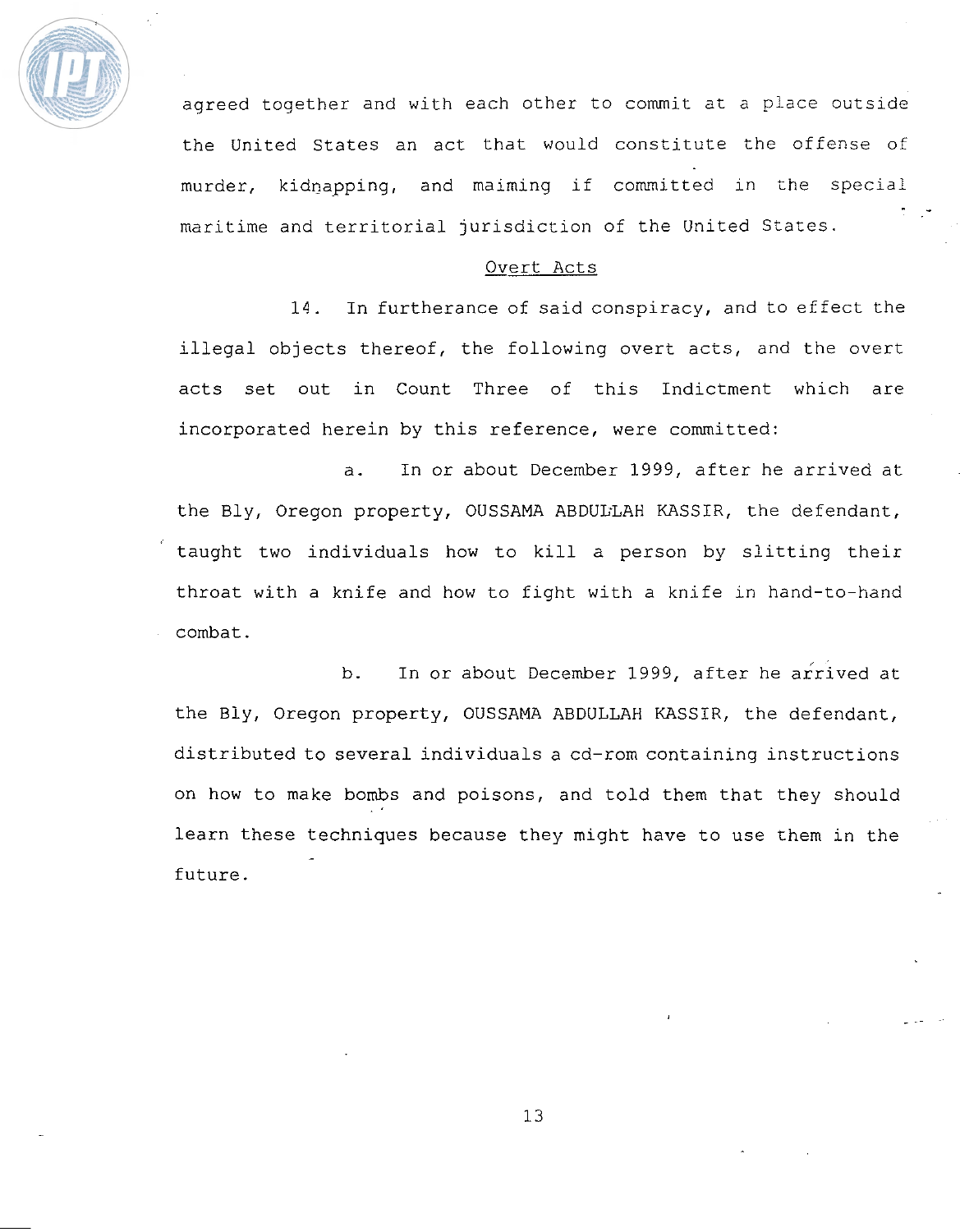

c. In or about May 2002, OUSSAMA ABDULLAH KASSIZ, the defendant, called one of the individuals who had been presenr at the Bly, Oregon property to inquire about the arrest of another individual who had been present at the Bly, Oregon property by counterterrorism agents in the United States.

" \*

(Title 18, United States Code, Section 956 (a) .)

#### **COUNT EIGHT**

# . CONSPIRACY TO PROVIDE **AND** CONCEAL MATERIAL SUPPORT **AND** RESOURCES TO TERRORISTS (KASSIR' S TERRORIST **WEBSITES)**

The Grand Jury further charges:

15. From in or about at least December 2001, up to and including on or about December 11, 2005, in the Southern District of New York and elsewhere, OUSSAMA **ABDULLAH** KASSIR, a/k/a **"Abu**  Abdullah," a/k/a "Abu Khadija," the defendant, and others known and unknown, at least one of whom was first brought to and arrested in the Southern District of New York, unlawfully and knowingly combined, conspired, confederated and agreed together and with each other to violate Section **2339A** of Title 18, United **States** Code. -

16. It was a part and an object of the conspiracy that OUSSAMA **ABDULLAH** KASSIR, the defendant, and others known and unknown, would and did provide material support and resources and conceal and disguise the nature, location, source, and ownership of *<sup>I</sup>*\_ **-7** . material support and resources, knowing and intending that they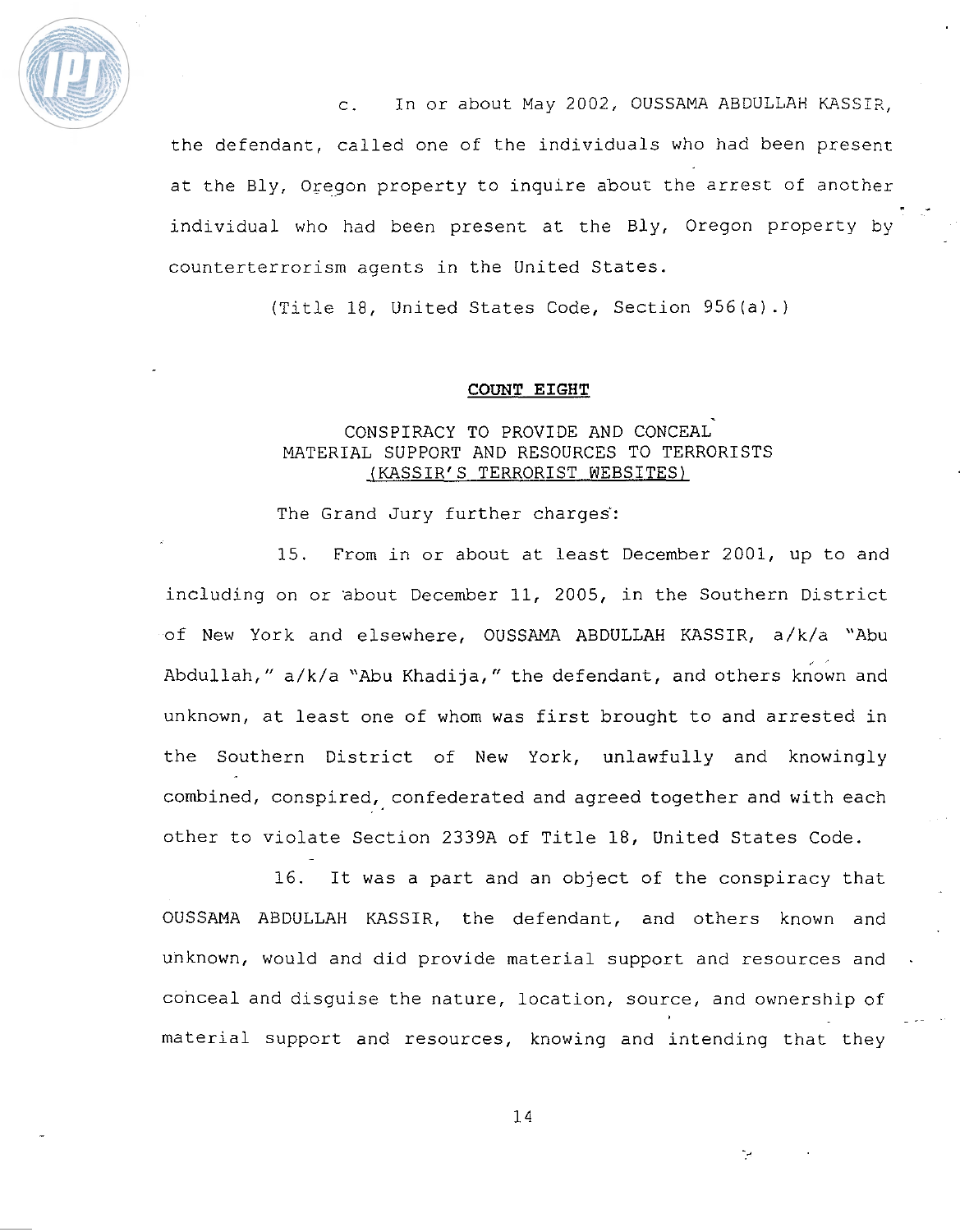

were to be used in preparation for, and in carrying out, a violation of Secrion 956 of Title **18,** United States Code (conspiring to kill, kidnap, maim, and injure persons and to damage " \* and destroy property in a foreign country), and in preparation for, and in carrying out, the concealment of an escape from the commission of such violation.

#### Overt Acts

17. In furtherance of said conspiracy, and to effect the illegal object thereof, the following overt acts, among others, were committed in the Southern District of New York and elsewhere:

a. In or about December 2001, OUSSAMA ABDULLAH KASSIR, the defendant, established a website with the web address mii.faithweb.com, which contained, among other things, terrorist materials and information and instructions on how to build a bomb.

b. In or about March 2002, OUSSAMA ABDULLAH KASSIR, the defendant, established a website on an internet server in White Plains, **New** York, with the web address www.alqqa3qa3.8rn.com, which contained, among other things, terrorist materials and information and instructions on how to build bombs and make poisons.

**c.** From in or about March 2002, up to and including in or about October 2003, OUSSAMA ABDULLAH KASSIR, the . defendant, stored on his personal computer images of firearms, bombs, and other weapons which he had accumulated in connection with the operation of a website with the web address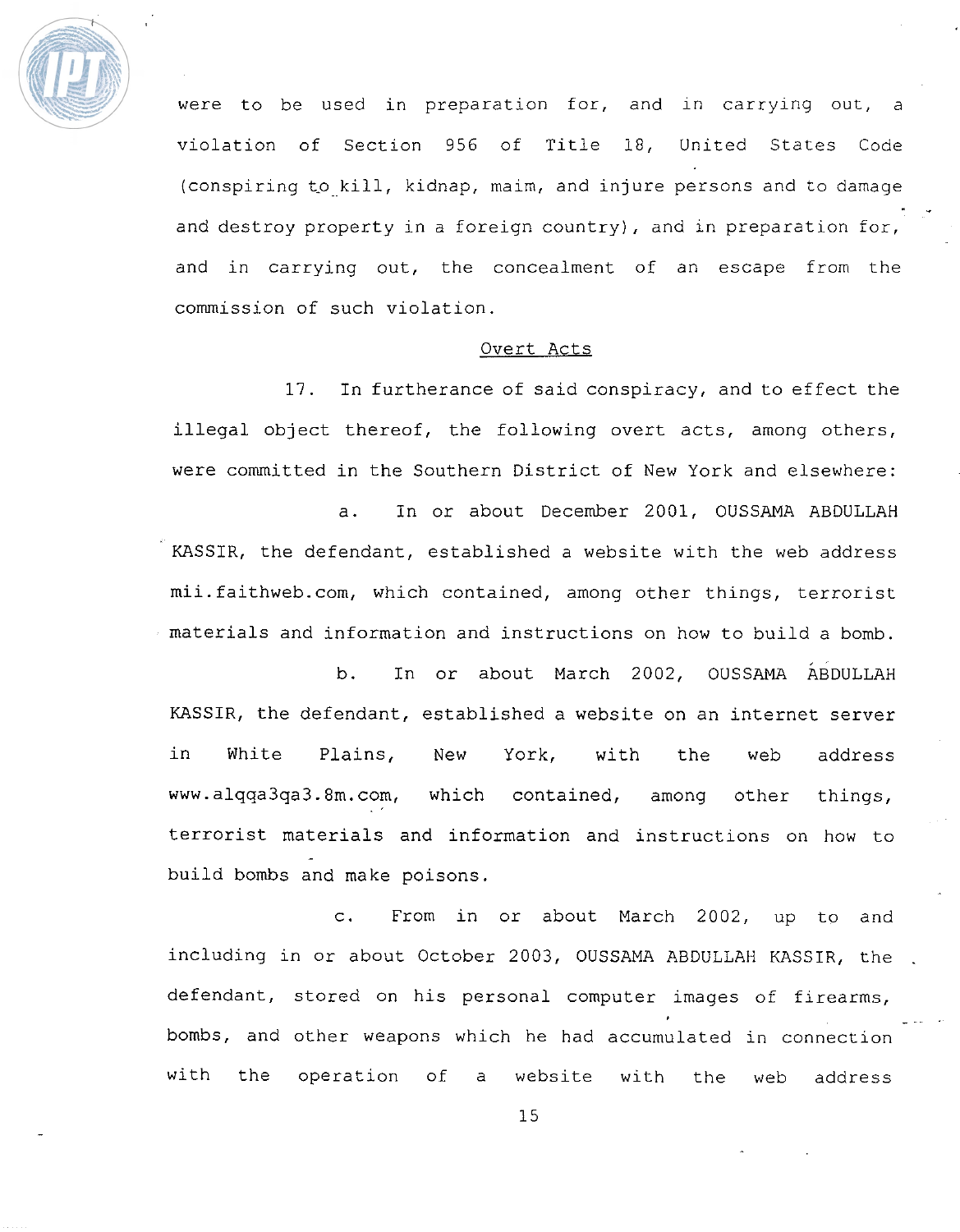

www.uddat.8k.com.

(Title 18, United States Code, Section **2339A(a)** .)

#### **COUNT NINE**

# **PROVIDING AND CONCEALING MATERIAL** SUPPORT **AND RESOURCES** TO **TERRORISTS**  (KASSIR' S **TERRORIST WEBSITES)**

The Grand Jury further charges:

18. From in or about at least December 2001, up to and including on or about December 11, 2005, in the Southern District of New York and elsewhere, OUSSAMA ABDULLAH **KASSIR,** a/k/a "Abu Abdullah, " **a/k/a** "Abu Khadija, " the defendant, and others known and unknown, at least one of whom was first brought to and arrested in the Southern District of New York, unlawfully and knowingly did provide, and attempt to provide, material support and resources and conceal and disguise the nature, location, **source,** and ownership of material support and resources, knowing **and** intending that they were to be used in preparation for, and in carrying out, a violation of Section 956 of Title 18, United States Code {conspiring to **kill,** kidnap, maim, and injure persons and to damage and destroy property in a **foreign** country), and in preparation for, and in carrying out, the concealment and an escape from the commission of such violation.

(Title 18, United States Code, Sections **2339A** and 2.)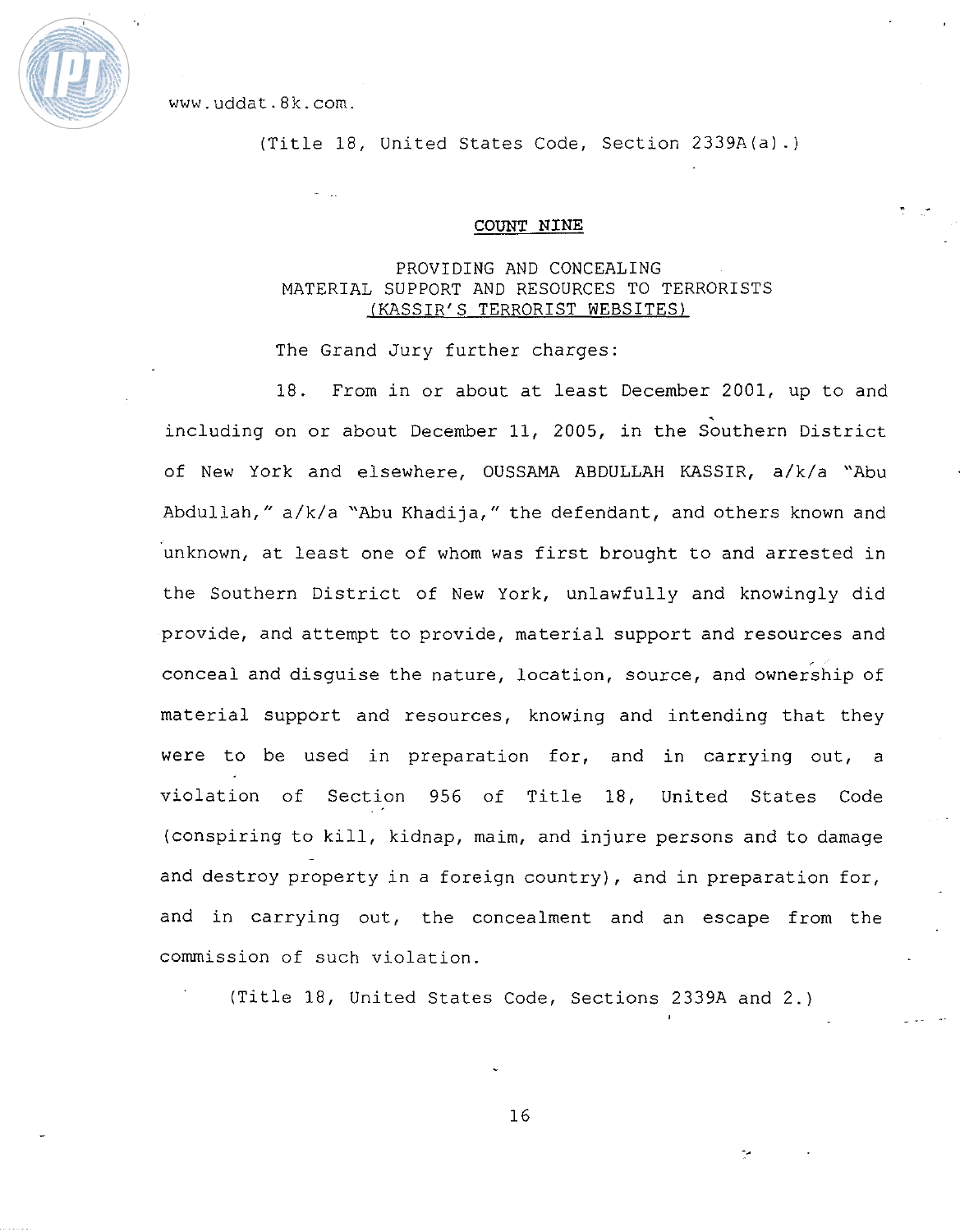

#### **COUNT TEN**

# CONSPIRACY TO PROVIDE MATERIAL SUPPORT AND RESOURCES TO A FOREIGN TERRORIST ORGANIZATION (KASSIR'S TERRORIST WEBSITES)

**1)** 

The Grand Jury further charges:

19. From **in** or about at least December 2001, up to and including on or about December 11, 2005, **in** the Southern **District**  of New York and elsewhere, OUSSAMA ABDULLAH KASSIR, a/k/a "Abu Abdullah," a/k/a "Abu Khadija," the defendant, and others known and unknown, at least one of whom was first brought to and arrested in the Southern District of New York, unlawfully and knowingly combined, conspired, confederated and agreed together and with each other to violate Section **2339B** of Title 18, United States Code.

20. It **was** a part and an object of the conspiracy that OUSSAMA **ABDULLAH** KASSIR, the defendant, and others known and unknown, would and did knowingly provide material support and resources to a foreign terrorist organization, to wit, a terrorist organization known as **"a1** Qaeda" and **led** by Usama **Bin** Laden, which was designated by the Secretary of State as a foreign terrorist organization on or about October 8, 1999, pursuant to Section 219 of the Immigration and Nationality Act, and was redesignated as such on or about October 5, 2001, and October 2, 2003.

#### Overt Acts

21. In furtherance of said conspiracy, and to effect the **<sup>I</sup>**\_\_- **"I**  illegal object thereof, the following overt **act,** and the overr acts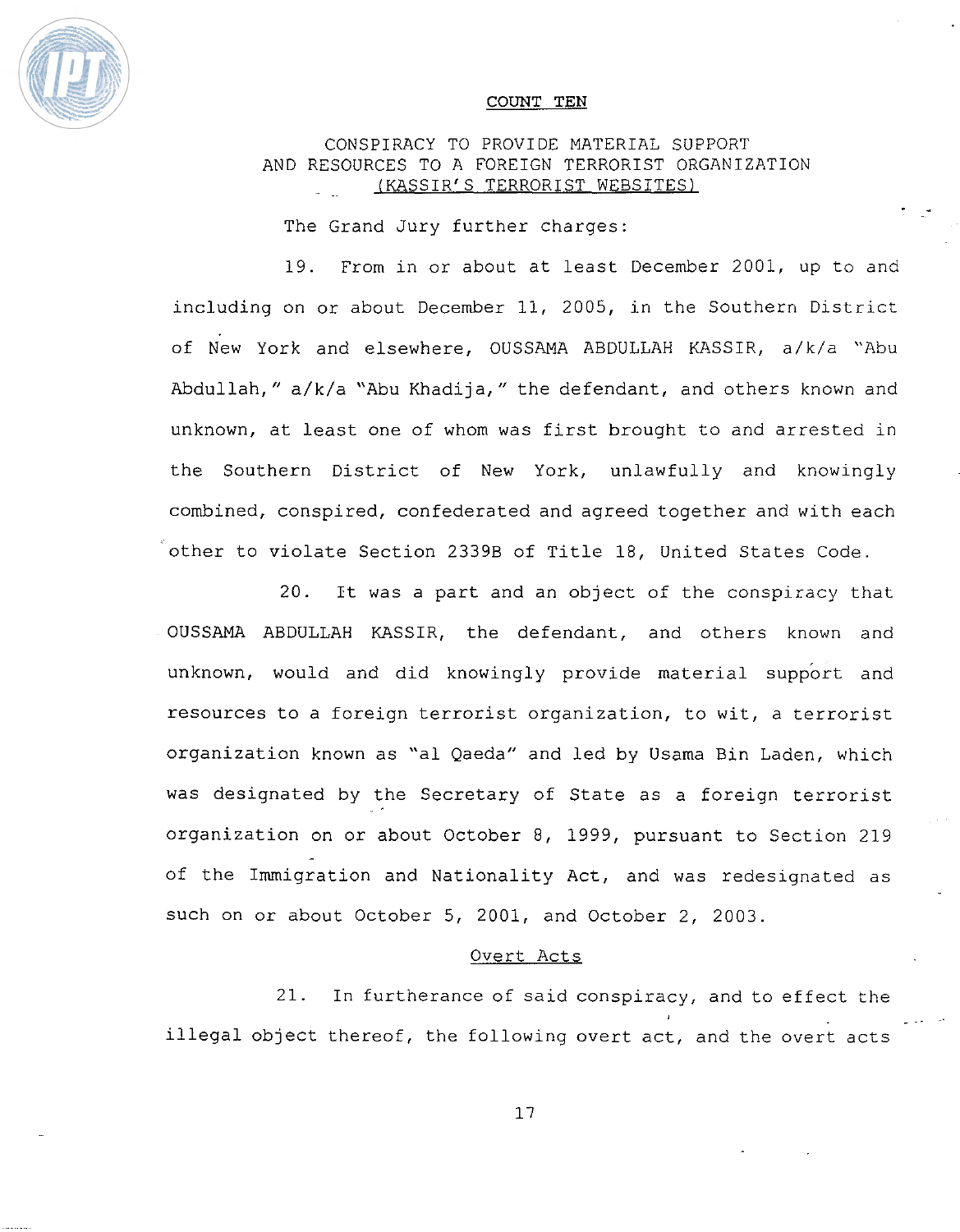

set out in Count Eight of this Indictment which are incorporated herein by this reference, were committed in the Southern **Districr**  of New York and elsewhere:

- \*

a. In or about March 2002, OUSSAMA ABDULLAH KASSIR, the defendant, posted a document entitled "The Mujahideen Explosives Handbook" to a website he was operating with the web address www.alqqa3qa3.8m.com.

(Title 18, United States Code, Section **2339B(a)** (1) .)

#### **COUNT ELEVEN**

# PROVIDING MATERIAL SUPPORT AND RESOURCES TO A FOREIGN TERRORIST ORGANIZATION **(KASSIR'** S TERRORIST WEBSITES)

The Grand Jury further charges:

22. From in or about at least December 2001, up to and  $\frac{1}{2}$ including on or about December 11, 2005, in the Southern District of New York and elsewhere, OUSSAMA ABDULLAH KASSIR, **a/k/a** "Abu **Abdullah,"** a/k/a "Abu Khadija," the defendant, and others known and unknown, at least one of whom was first brought to and arrested in the Southern District of New York unlawfully and knowingly did provide, and attempt to provide, material support and resources to a foreign terrorist organization, to wit, a terrorist organization known as "al Qaeda" and led by Usama Bin Laden, which was designated by the Secretary of State as a foreign terrorist organization on or about October 8, 1999, pursuant to Section 219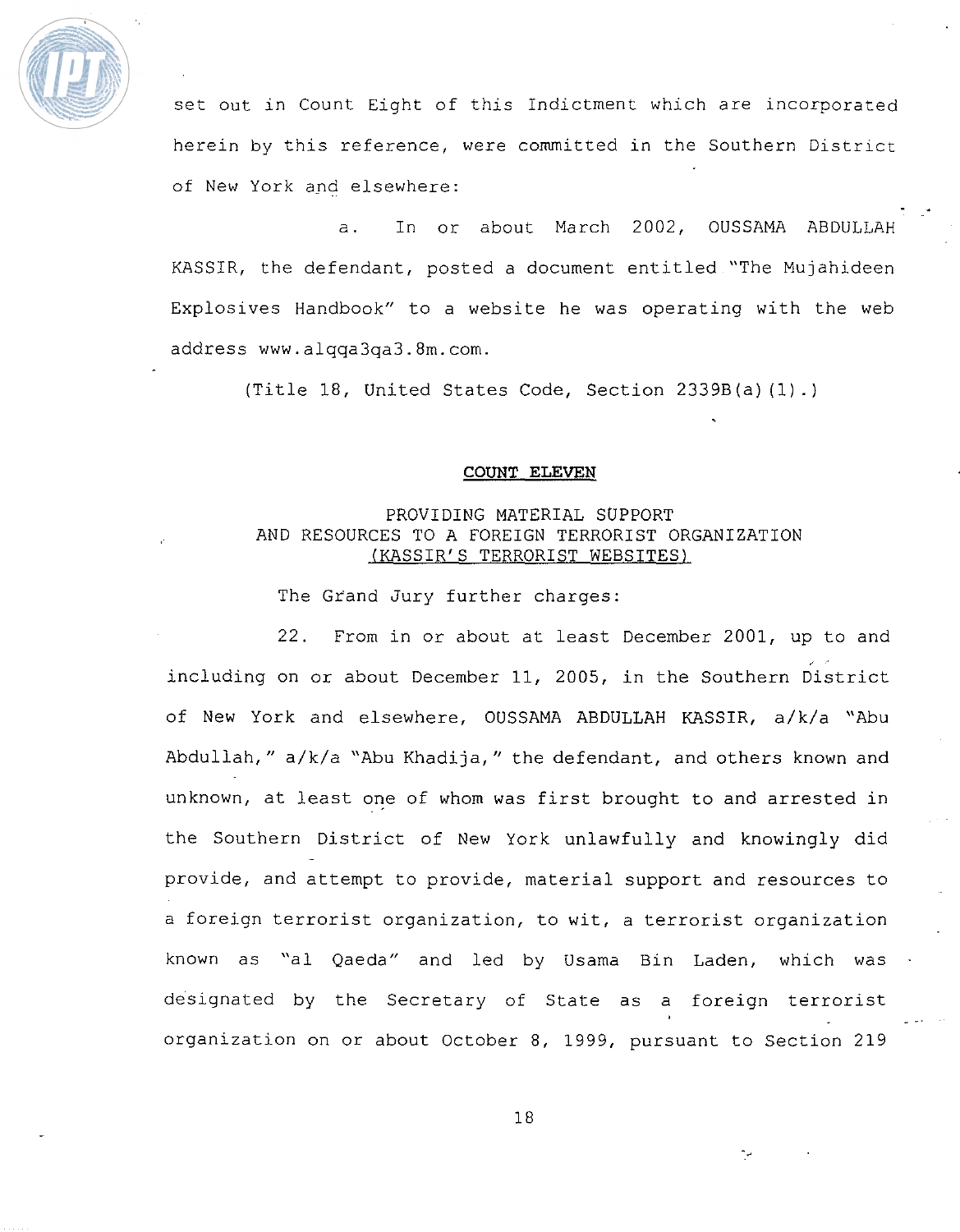

of the Immigration and Nationality Act, and was redesignated as such on or about October 5, 2001, and October 2, 2003.

(Title **18,-** United States Code, Sections 2339B(a) **(1)** and 2.)

#### **COUNT TWELVE**

# CONSPIRACY TO KILL, KIDNAP, MAIM, AND INJURE PERSONS IN A FOREIGN COUNTRY (KASSIR'S TERRORIST WEBSITES)

The Grand Jury further charges:

23. From in or about at least December 2001, up to and including on or about December 11, 2005, in the Southern District of New York and elsewhere, OUSSAMA ABDULLAH KASSIR, a/k/a "Abu Abdullah," a/k/a "Abu Khadija," the defendant, and others known and unknown, at least one of whom was first brought to and arrested in the Southern District of New York, within the jurisdiction of the United States, unlawfully and knowingly combined, conspired, confederated and agreed together and with each other to commit at a place outside the United States an act that would constitute the offense of murder, kidnapping, and maiming if committed in the special maritime and territorial jurisdiction of the United States.

#### Overt Acts

24. In furtherance of said conspiracy, and to effect the illegal objects thereof, the following overt act, and the overt acts set out in Count Eight of this Indictment which are *<sup>I</sup>*- - incorporated herein by this reference, were committed in the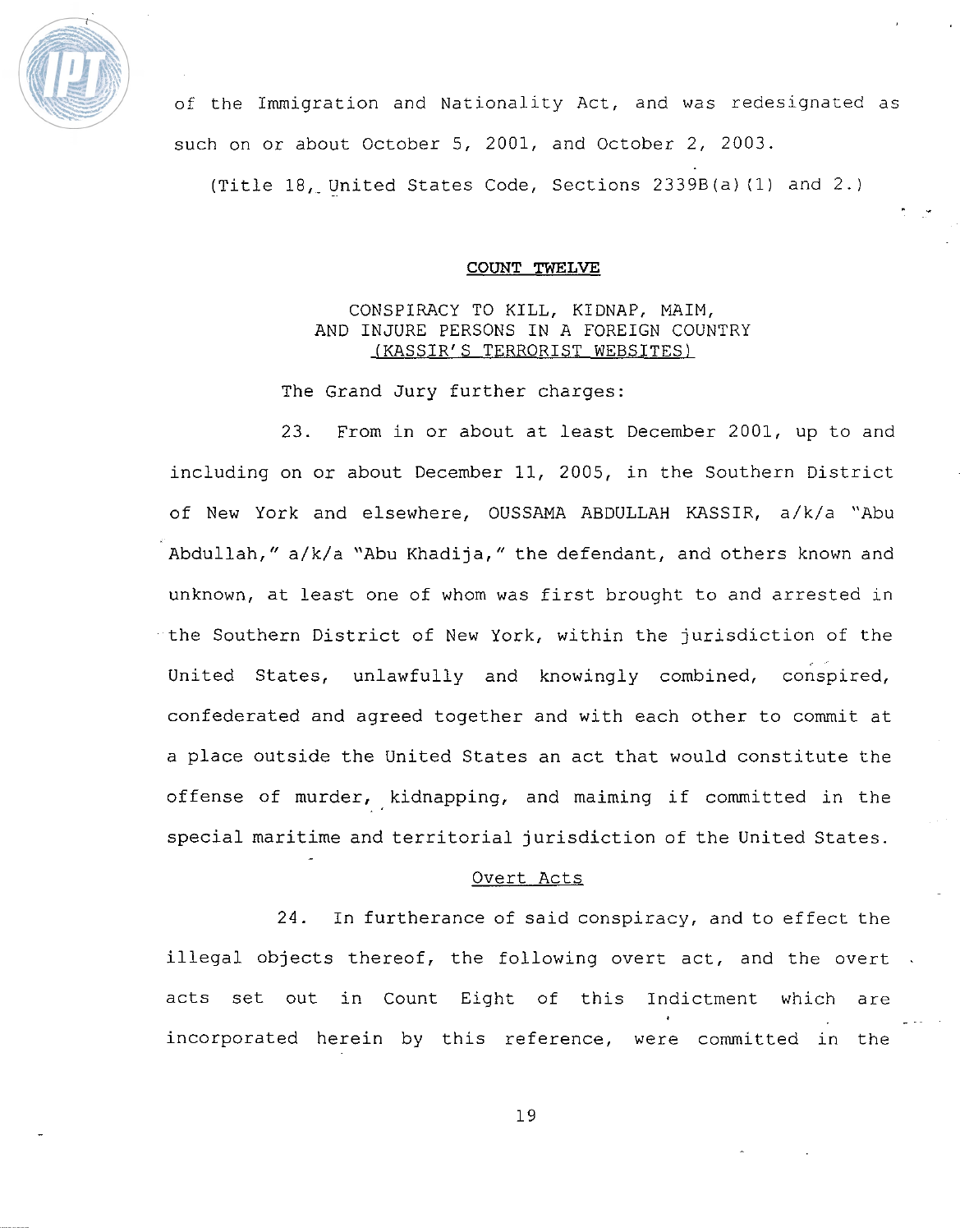

Southern District of New York and elsewhere:

a. In or about March 2002, OUSSAMA ABDULLAH KASSIR, the defendant, posted a document entitled "The Mujahideen Poisons Handbook" to a website he was operating with the web address www.alqqa3qa3.8m.com.

\* .

(Title 18, United States Code, Section 956(a) . )

#### COUNT **TRIRTEEN**

# DISTRIBUTING INFORMATION RELATING TO EXPLOSIVES, DESTRUCTIVE DEVICES, AND WEAPONS OF MASS DESTRUCTION (KASSIR'S TERRORIST WEBSITES)

The Grand Jury further charges:

25. **From** in or about at least December 2001, up to and including on or about December 11, 2005, in the Southern District of New York and elsewhere, OUSSAMA ABDULLAH KASSIR, **a/k/a** "Abu ,< Abdullah, " a/k/a **"Abu** Khadija, " the defendant, and others known and unknown, at least one of whom was first brought to and arrested in the Southern District of New York, taught and demonstrated the making and use of explosives, destructive devices, and weapons of mass destruction, and distributed information pertaining to, in whole and in part, the manufacture and use of explosives, destructive devices, and weapons of mass destruction, with the intent that the teaching, demonstration, and information be used for, and in furtherance of, activities that constitute Federal **<sup>I</sup>**- -. crimes of violence, to wit, KASSIR established and operated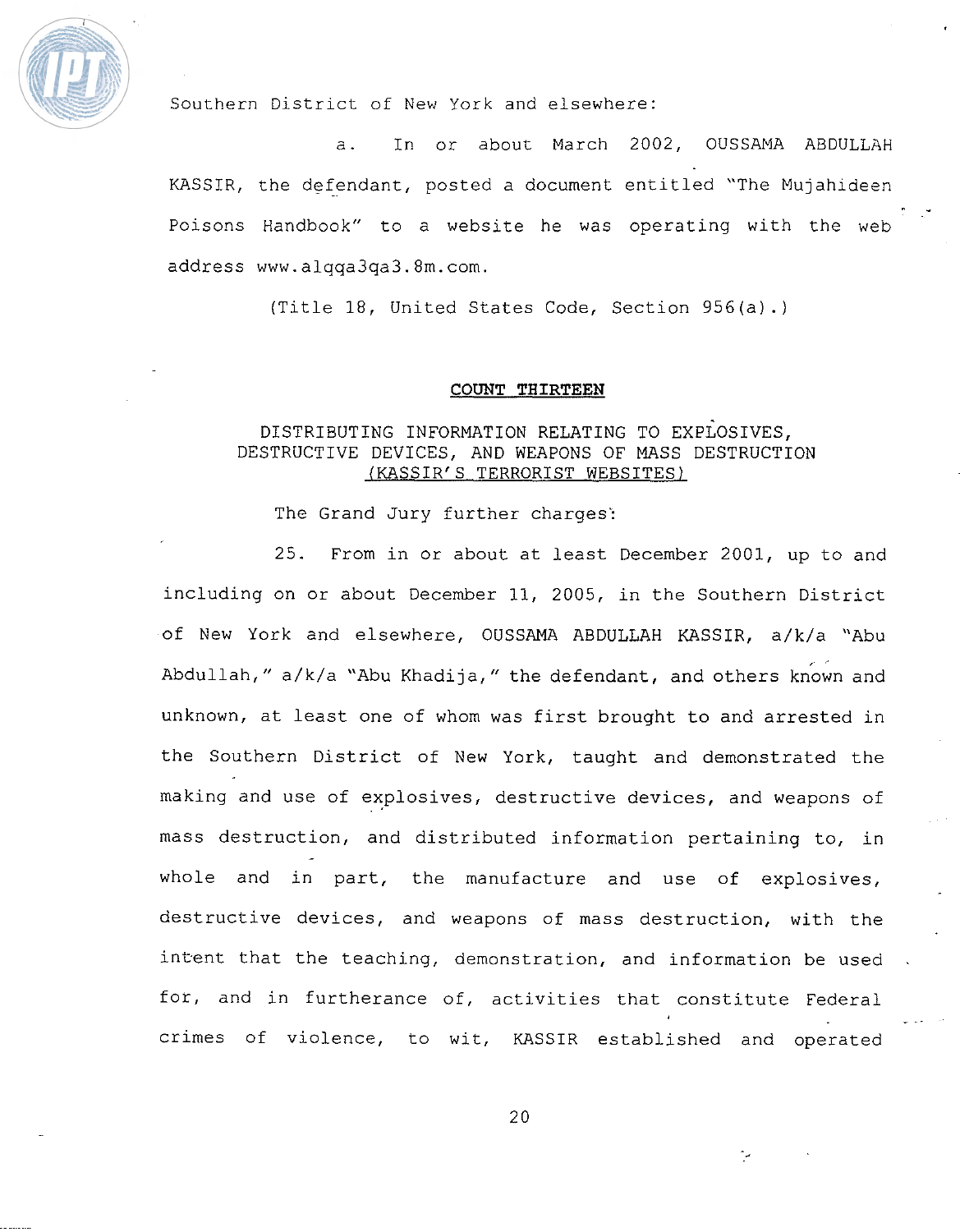

numerous websites, which contained, among other things, terrorist materials and information and instructions on how to build bombs and make poisons.

(Title 18, United States Code, Sections 842 (p) (2) (A) and 2.)

 $\frac{1}{2}$ 

#### **COUNT FOURTEEN**

# PROVIDING ASSISTANCE AND INDUCEMENT IN THE DEVELOPMENT, PRODUCTION, AND USE OF CHEMICAL WEAPONS (KASSIR'S TERRORIST **WEBSITES)**

The Grand Jury further charges:

26. From in or about at least December 2001, up to and including on or about December 11, 2005; in the Southern District of New York and elsewhere, OUSSAMA ABDULLAH KASSIR, a/k/a "Abu Abdullah, " a/k/a "Abu Khadija, " the defendant, and others known and unknown, at least one of whom was first brought to and arrested in the Southern District of New York, assisted and induced persons to develop, produce, otherwise acquire, transfer directly and indirectly, receive, stockpile, retain, own, possess, use, and threaten to use chemical weapons, to wit, KASSIR established and operated numerous websites, which contained, among other things, terrorist materials and information and instructions on how to build bombs and make poisons.

(Title 18, United States Code, Sections 229 (a) and 2. )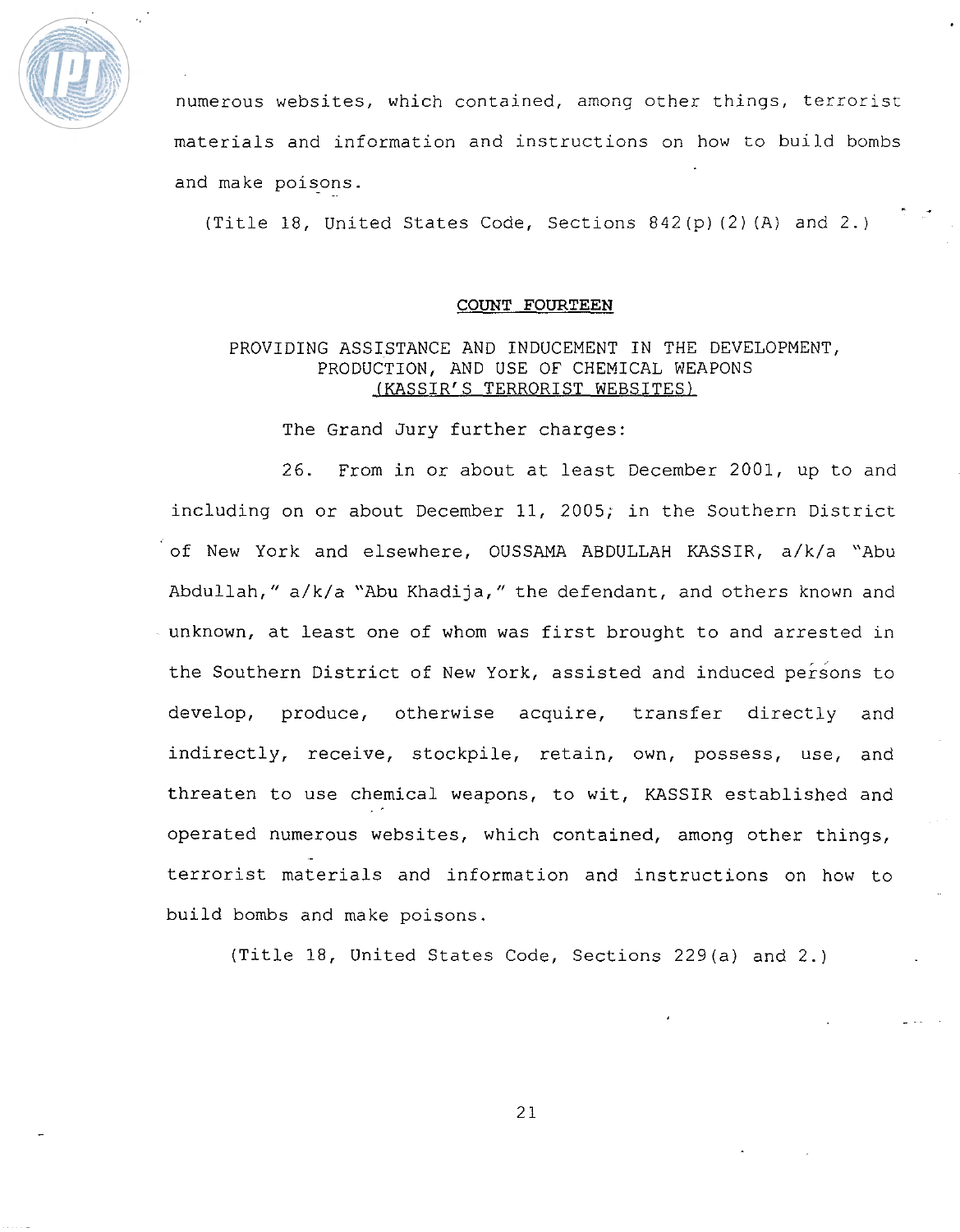

#### **COUNT FIFTEEN**

# CONSPIRACY TO PROVIDE AND CONCEAL MATERIAL SUPPORT AND RESOURCES TO TERRORISTS (FACILITATING VIOLENT JIHAD IN AFGHANISTAN)

 $\frac{1}{2}$ .

The Grand Jury further charges:

27. From in or about June 2000, up to and including on or about December 19, 2001, in the Southern District of New York and elsewhere, **MUSTAEA** KAMEL MUSTAFA, a/k/a "Abu Hamza, " **a/k/a** "Abu Hamza al-Masri," a/k/a "Mustafa Kamel," a/k/a "Mostafa Kamel Mostafa," the defendant, and others known and unknown, at least one of whom was first brought to and arrested in the Southern District of New York, unlawfully and knowingly combined, conspired, ' confederated and agreed together and with each other to violate Section **2339A** of Title 18, United States Code.

28. It **was** a part and an object of the conspiracy that **MUSTAFA** KAMEL MUSTAFA, the defendant, and others known and unknown, would and did provide material support and resources and conceal and disguise the nature, location, source, and ownership of material support and resources, knowing and intending that **they**  were to be used in preparation for, and in carrying out, a violation of Section 956 of Title 18, United States Code (conspiring to kill, kidnap, maim, and injure persons and to damage and destroy property in a foreign country), and in preparation for,  $\cdot$ and in **carrying** out, the concealment and an escape from the **<sup>L</sup>**- - commission of such violation.

#### Overt Acts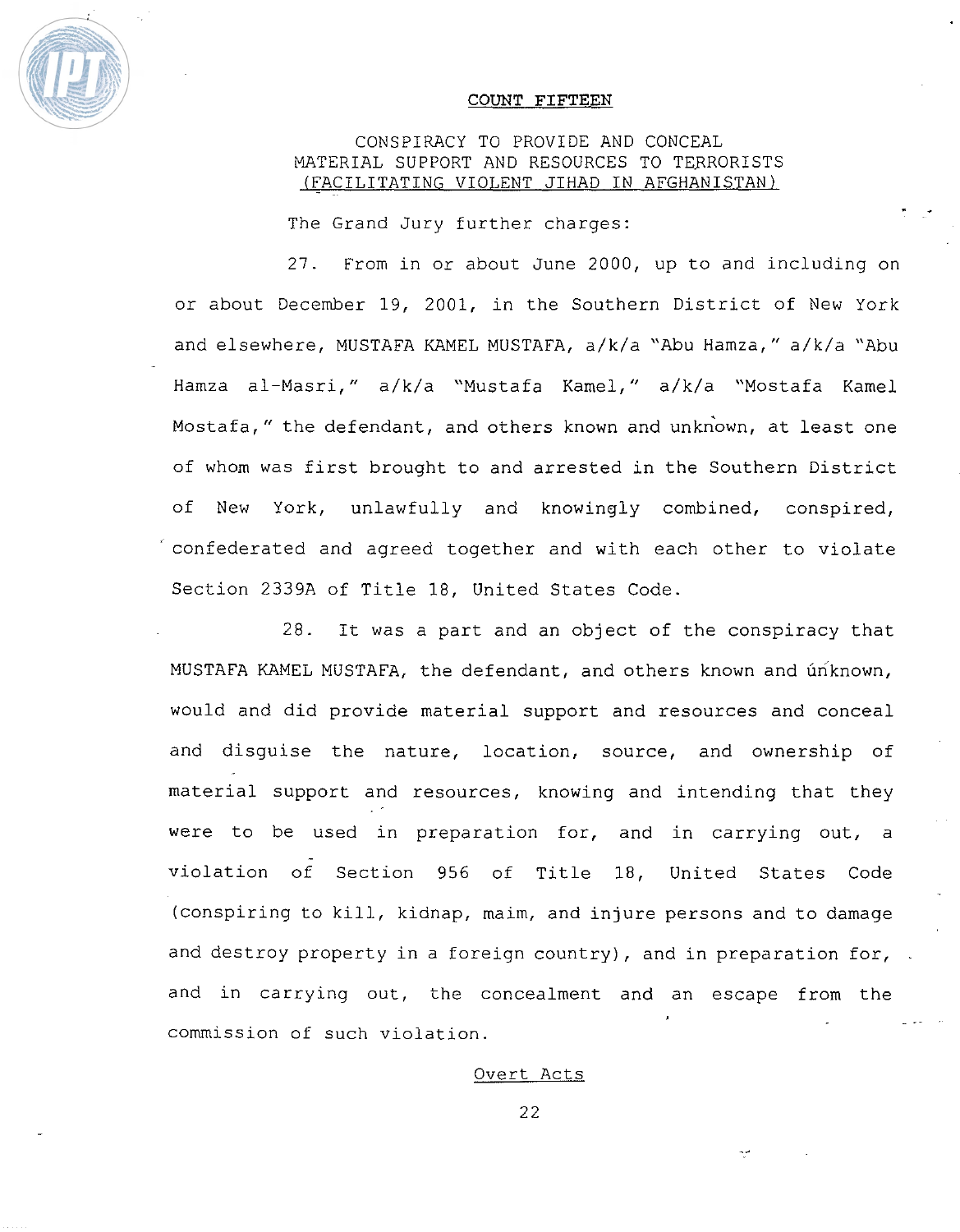

29. In furtherance of said conspiracy, and to effecr the illegal object thereof, the following overt **acts,** among others, were committed in the Southern District of New York and elsewhere:

\* -

a. In or about June 2000, Co-Conspirator 2 traveled from London, England, to New York, in part, to raise money for the Finsbury Park Mosque's hijrah fund from worshipers ac local mosques. During this trip, Co-Conspirator 2 traveled through Manhattan, New York, on his way to attempt to collect money at a mosque in Long Island, New York. The money collected by Co-Conspirator 2 during this trip was added to the Finsbury Park Mosque's hijrah fund **when** Co-Conspirator 2 returned to London.

b. In or about November 2000, MUSTAFA **KAMEL**  MUSTAFA, the defendant, asked Co-Conspirator 2, a U.S. citizen, to escort another co-conspirator not named as a defendant herein ("Coconspirator **3")** , who was one of MUSTAFA KAMEL MUSTAFA' s foilowers, from London, England, to a jihad training camp in Afghanistan operated by a "front-line commander."

c. In or about November 2000, Co-Conspirator 2 took money out of the Finsbury Park Mosquef s hijrah fund, which **was**  to be used for certain travel expenses relating to the trip to Afghanistan with Co-Conspirator 3.

d. In or about November 2000, MUSTAFA KAMEL MUSTAFA, the defendant, introduced Co-Conspirator 2 to another co- **<sup>I</sup>**- -. conspirator not named as a defendant herein ("Co-Conspirator 4 " ) for purposes of arranging safehouses and lodging in Pakistan and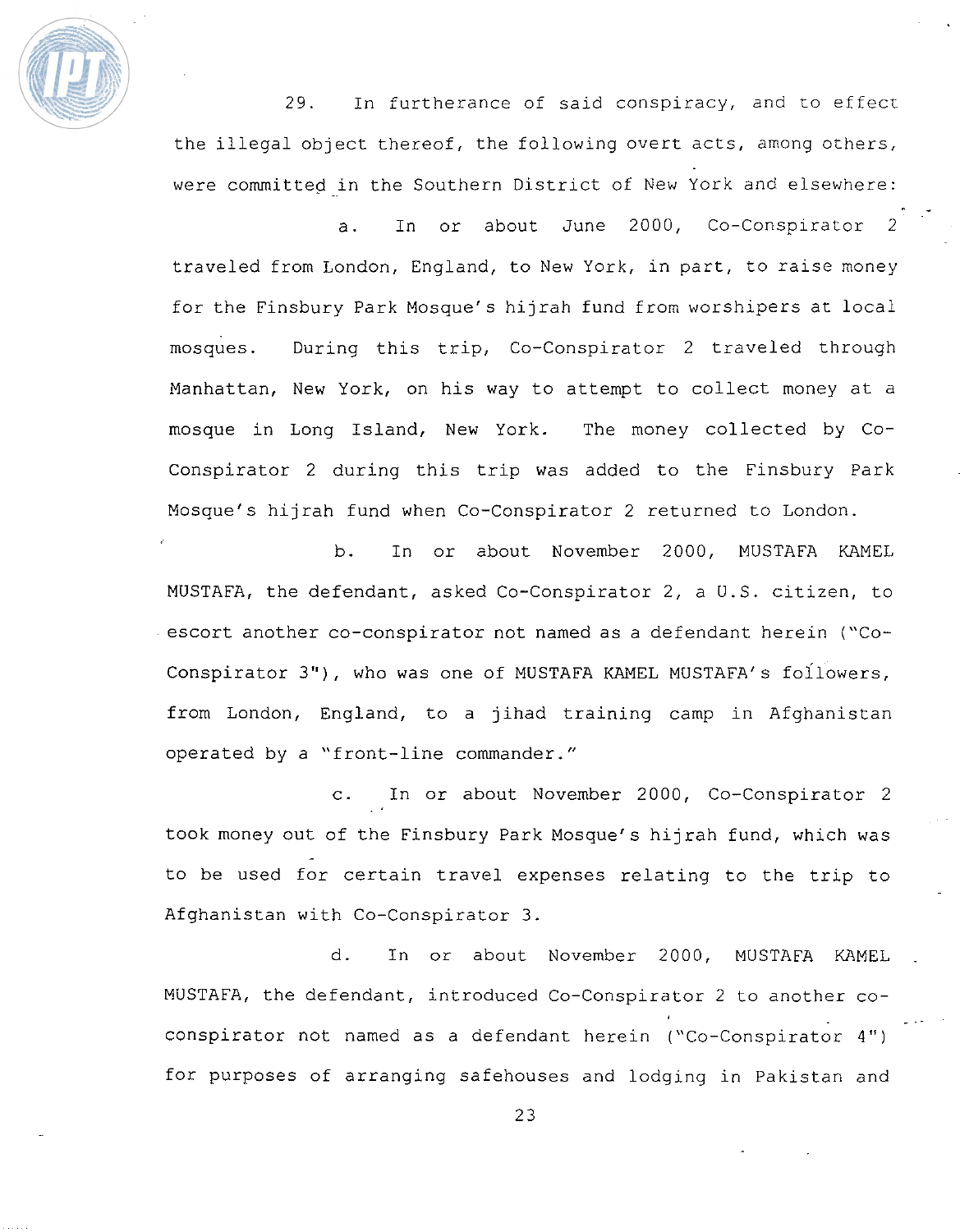

safe passage and txansportation **into** Afghanistan.

e. In or about November 2000, Co-Conspirator 2 and Co-Conspirataq. 3 traveled together from London, England, to " **I**  Pakistan. Both men separately entered Afghanistan shortly thereafter.

(Title 18, United States Code, Section 2339A.)

#### **COUNT SIXTEEN**

# **PROVIDING** AND **CONCEALING**  MATERIAL SUPPORT **AND** RESOURCES TO TERRORISTS (FACILITATING VIOLENT JIHAD IN AFGHANISTAN)

The Grand Jury further charges:

30. From in or about June 2000, up to and including on or about December 19, 2001, in the Southern District of New York and elsewhere, MUSTAFA KAMEL MUSTAFA, a/k/a **"Abu** Wamza, " a/k/a "Abu Hamza al-Masri," a/k/a "Mustafa Kamel," a/k/a "Mostafa Kamel Mostafa," the defendant, and others known and unknown, at least one of whom was first brought to and arrested in the Southern District of **New** York, provided material support and resources and concealed and disguised the nature, location, source, **and** ownership of material support and resources, knowing and intending that they were to be used in preparation for, and in carrying out, a violation of Section 956 of Title 18, United States Code -(conspiring to kill, kidnap, maim, and injure persons and to damage and destroy property in a foreign country), and in preparation for, and in carrying out, the concealment and an escape from the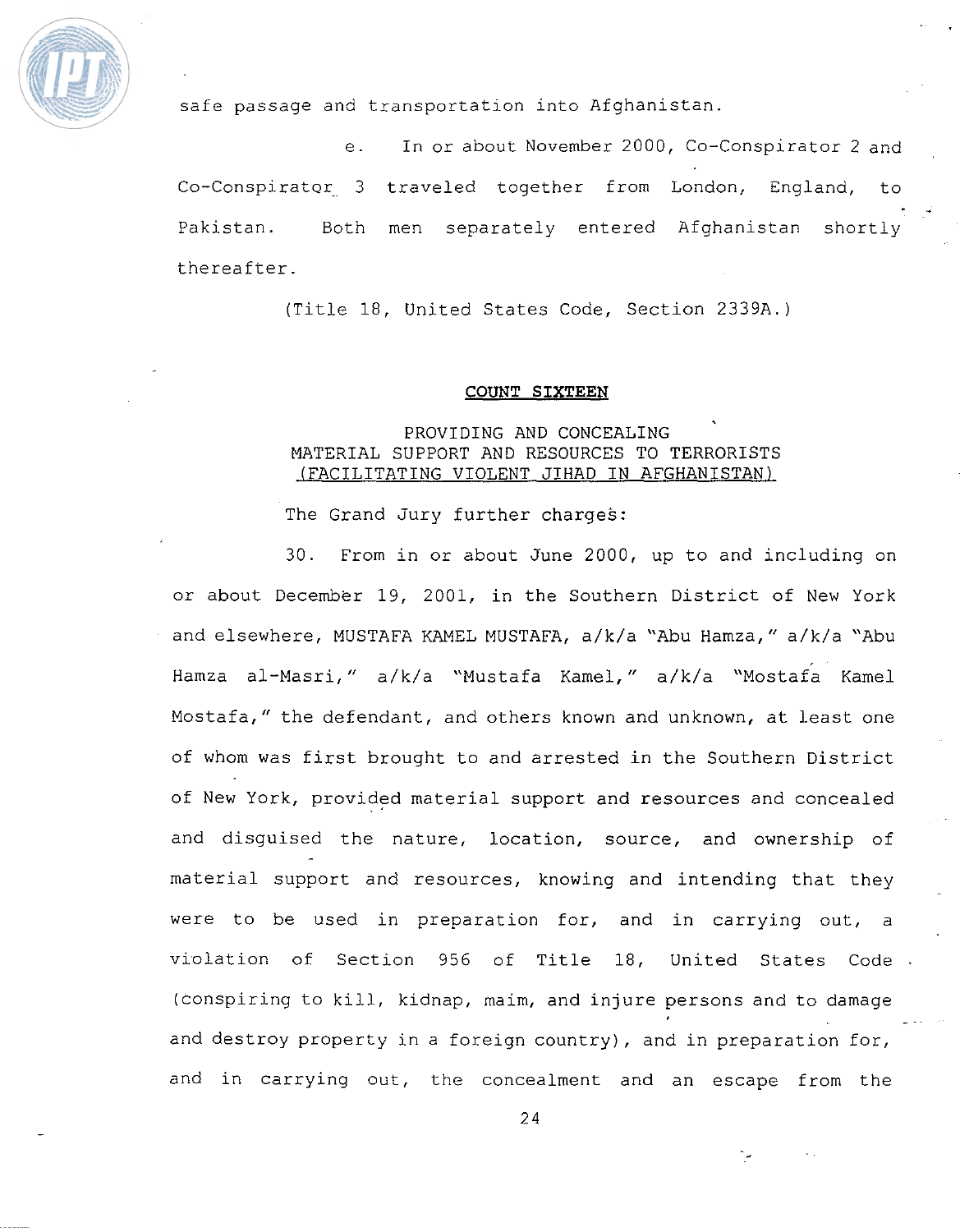

commission of such violation.

(Title 18, United States Code, Sections 2339A and 2.)

#### COUNT **SEVENTEEN**

# **CONSPIRACY TO PROVIDE MATERIAL SUPPORT AND RESOURCES TO A FOREIGN** TERRORIST **ORGANIZATION (FACILITATING VIOLENT JIHAD IN AFGHANISTAN)**

The Grand Jury further charges:

31. From in or about June 2000, up to and including on or about December 19, 2001, in the Southern District of New York and elsewhere, **MUSTAFA KAMEL** MUSTAFA, **a/k/a** "Abu Hamza, " a/k/a "Abu Hamza al-Masri, " **a/k/a** "Mustafa **KameI,** " a/k/a "Mostafa Kame1 Mostafa, " the defendant, and others known and unknown, at least one of whom was first brought to and arrested in the Southern District of New York, unlawfully and knowingly combined, conspired, confederated and agreed together and with each other to violate Section **2339B** of **Title** 18, United States Code.

32. It **was** a part and an object of the conspiracy that MUSTAFA KAMEL **MUSTAFA,** the defendant, and others known and unknown, would and did, within the United States and subject to the jurisdiction of the United States, knowingly provide material support and resources to a foreign terrorist organization, to wit, a terrorist organization known as "a1 Qaeda" and led by Usama Bin . Laden, which was designated by the Secretary of State as a foreign **<sup>L</sup>**- **terrorist** organization on or about October 8, 1999, pursuant to Section 219 of **the** Immigration and Nationality Act, and was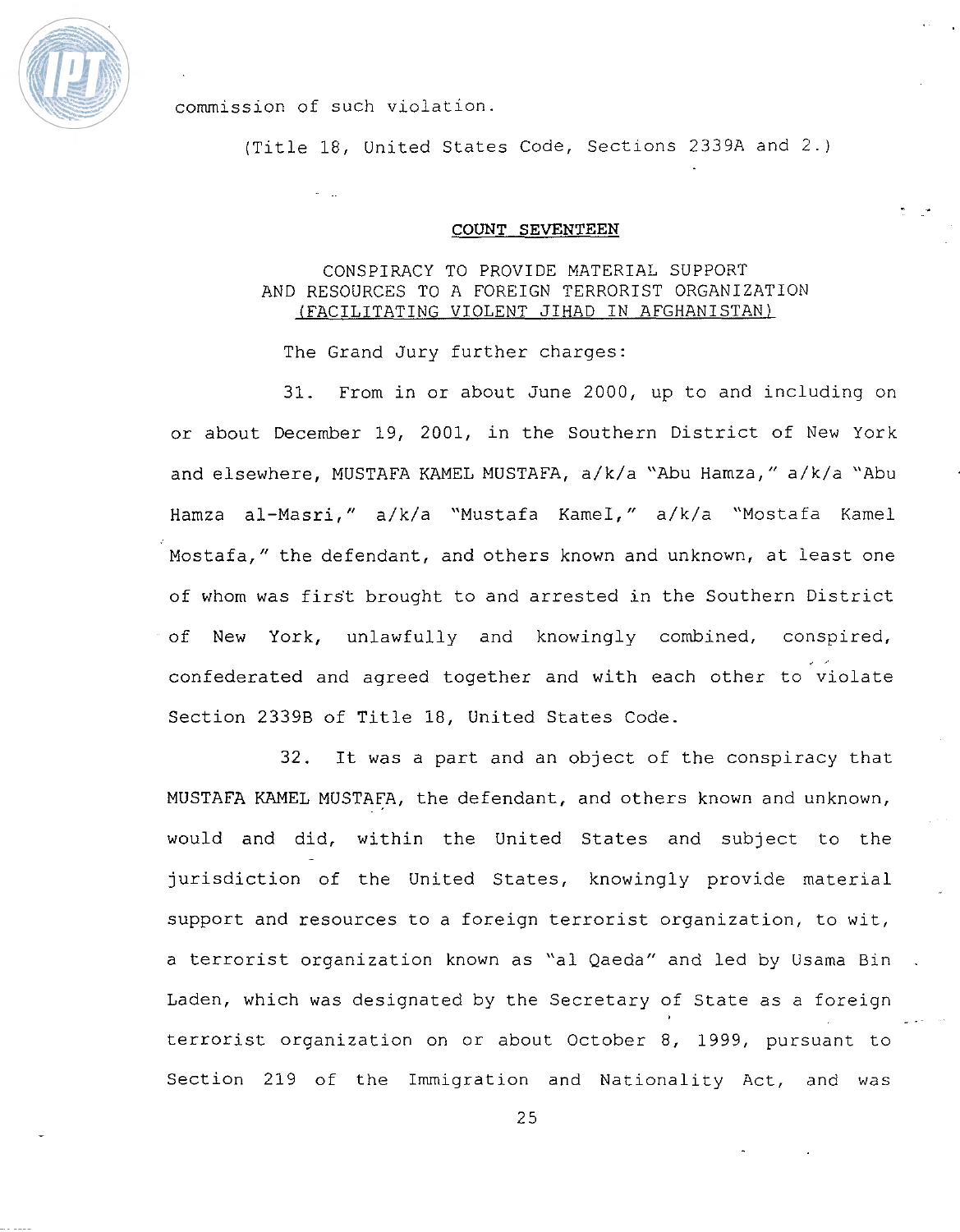

redesignated as such on or about October 5, 2001, and October 2, 2003.

#### Overt Acts

 $\frac{1}{2}$ 

**I** '

33. In furtherance of said conspiracy, and to effect the illegal object thereof, the following overt act, and the overt acts set out in Count Fifteen of this Indictment which are incorporated herein by this reference, were committed in the Southern District of New York and elsewhere:

a. In or about **March** or April 2001, MUSTAFA **KAMEL**  MUSTAFA, the defendant, sent directions to Co-Conspirator **3,** who was in Afghanistan at the time, to seek out the "front-line 'commander" in Afghanistan who was expecting Co-Conspirator 3.

(Title 18i United States Code, Section **2339B(a)** (1) .)

#### **COUNT** EIGHTEEN

# **PROVIDING** MATERIAL **SUPPORT** AND RESOURCES TO A FOREIGN TERRORIST ORGANIZATION (FACILITATING VIOLENT JIHAD IN AFGHANISTAN)

The Grand Jury further charges:

**34.** From in or about June 2000, up to and including on or about December 19, 2001, in the Southern District of New **York**  and elsewhere, MUSTAFA KAMEL MUSTAFA, a/k/a "Abu Hamza," a/k/a "Abu Hamza al-Masri," a/k/a "Mustafa Kamel," a/k/a "Mostafa Kamel Mo $\operatorname{\mathsf{stat}}$  ," the defendant, and others known and unknown, at least one **IIRIOWII, at least one** of whom was first brought to and arrested in the Southern District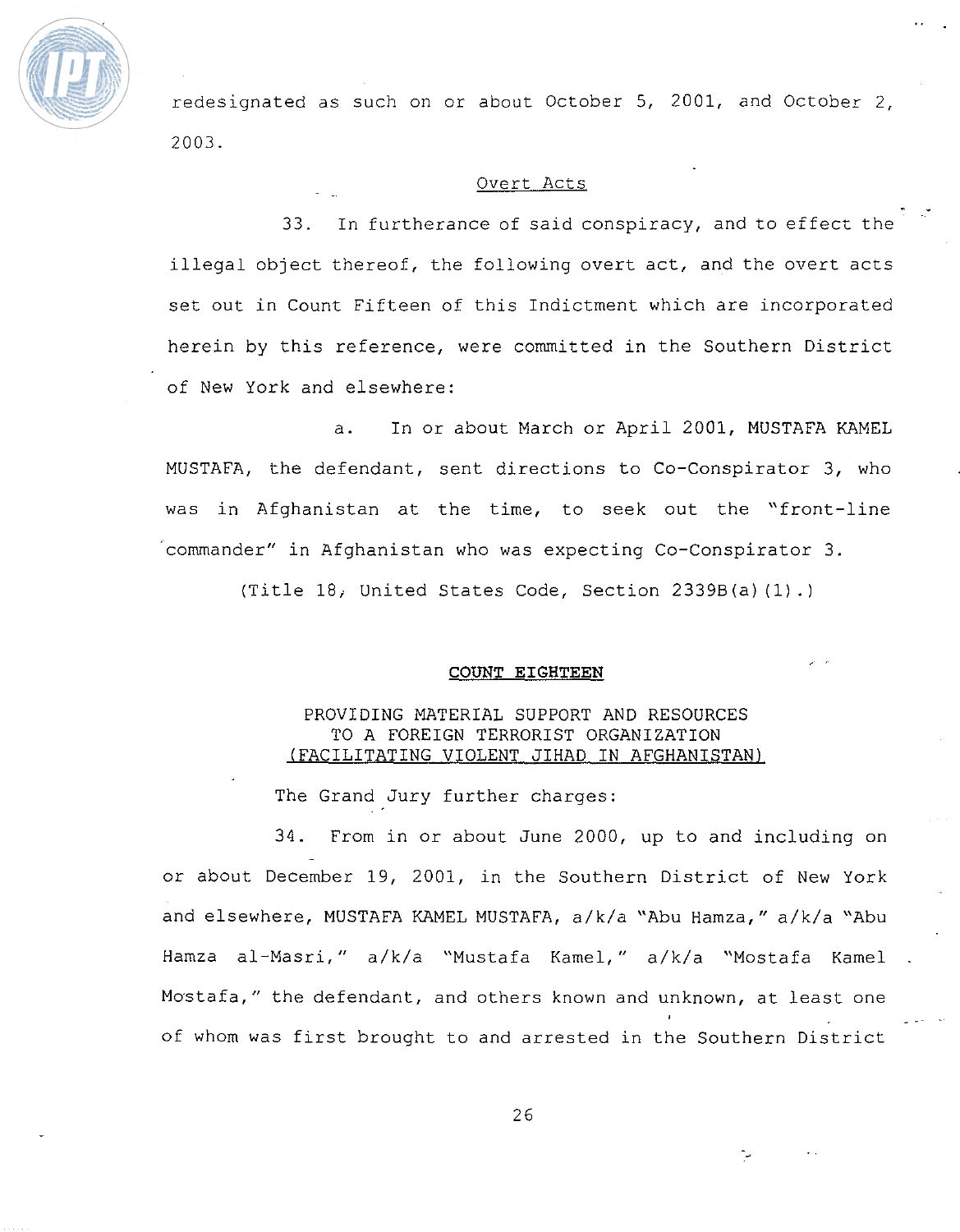

of New York, within the United States and subject to the jurisdiction of the United States, knowingly provided material support and resources to a foreign terrorist organization, to **wit,**  a terrorist organization known as "al Qaeda" and led by Usama Bin<sup>iri</sup> Laden, which was designated by the Secretary of State as a foreign terrorist organization on or about October 8, 1999, pursuant to Section 219 of the Immigration and Nationality Act, and was redesignated as such on or about October 5, 2001, and October 2, 2003.

(Title 18, United States Code, Sections 2339B(a) (1) and 2.)

#### **COUNT NINETEEN**

# CONSPIRACY TO SUPPLY GOODS **AND** SERVICES TO THE TALIBAN (IEEPA VIOLATIONS)

The Grand **Jury** further charges:

35. On July 4, 1999, President of the United States William **J.** Clinton declared a national emergency in Executive Order 13129 to deal with the threat posed by a1 Qaeda and the Taliban, Afghanistan's dominant political force at that time. Specificaliy, the President found that:

The actions and policies of the **Taliban** in Afghanistan, in allowing territory under its control in Afghanistan to be used as a safe haven and base of operations for Usama bin Laden and the [a1 Qaeda] organization who have committed and threaten to continue to commit acts of violence against the United States and its nationals, constitute an unusual and extraordinary threat to the national security and foreign policy of the United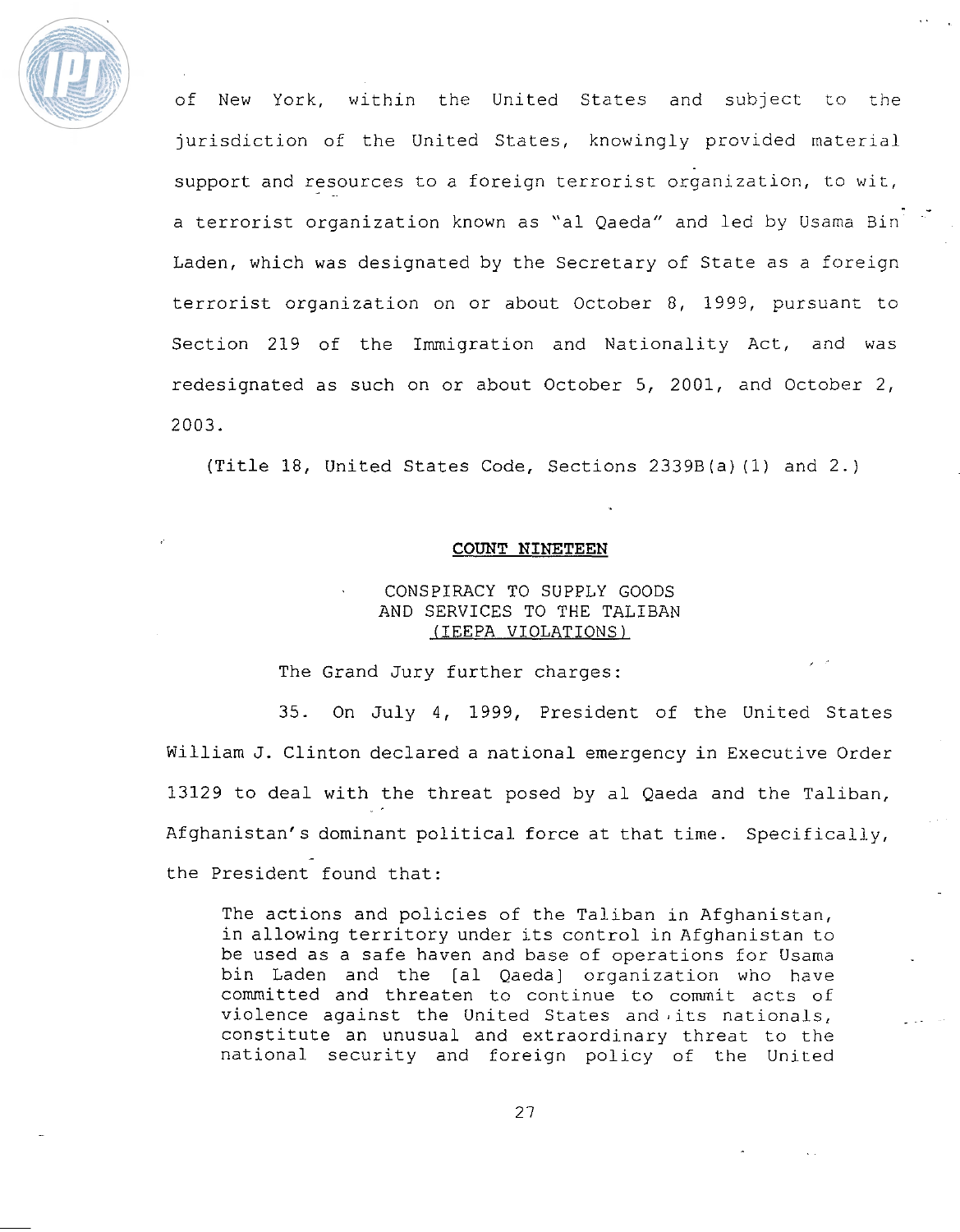

States.

36. In his Executive Order 13129, the President prohibited, among other things, United States persons from making or receiving any contribution of funds, goods, or services to or for the benefit of the Taliban, and from supplying, directly or indirectly, any goods, software, technology, or services to the Taliban or to the territory of Afghanistan controlled by the Taliban.

- **1)** 

37. On June 30, 2000, the national emergency with respect to **the** Taliban was continued. **One** year later, the national emergency **was** again continued, pursuant to a finding by President 'of the United States George W. Bush that "[tlhe Taliban continues to allow territory under its control in Afghanistan to be used as a safe haven and base of operations for Usama bin Laden and the [al Qaeda] organization who have committed and threaten to continue to commit acts of violence against the United States and its nationals."

38. From in or about the Spring of 2000, up to and including in or about late 2001, in the Southern District of New - York and elsewhere, MUSTAFA KAMEL MUSTAFA, a/k/a "Abu Hamza," a/k/a "Abu Mamza al-Masri, " a/k/a "Mustafa Kamel, " a/k/a **"Mostafa** Karnel Mostafa," the defendant, and others known and unknown, at least one of whom was first brought to and arrested in the Southern District of New York, unlawfully and knowingly combined, conspired, confederated and agreed together and with each other to violate

28

**-a** -.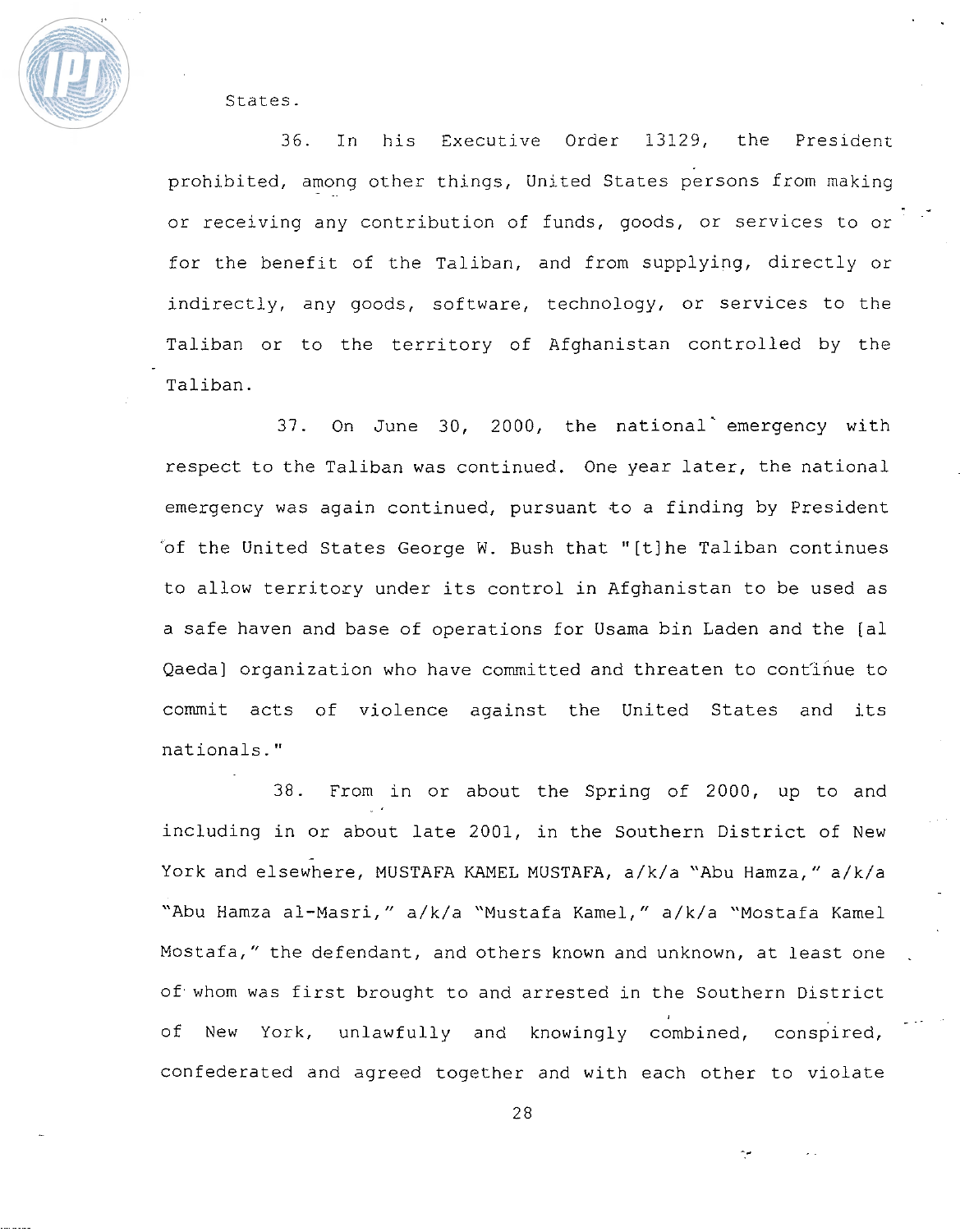

Section 1705(b) of Title 50, United States Code, and Seccions 545.204 and 545.206(b) of Title 31, Code of Federal Requlations.

39. It was a part and an object of the conspiracy that MUSTAFA **KAMEL** MUSTAFA, **the** defendant, and others known and unknown, did unlawfully and knowingly violate a regulation issued under Chapter 35 of Title 50, **United** States **Code,** in that at least one United States person, along with others known and unknown, did conspire to unlawfully supply funds, goods, and services to the Taliban, to the territory of Afghanistan controlled by the Taliban, and to persons whose property and interests in property were blocked pursuant to Title 31, Code of Federal Regulations, Section 545.201.

### Overt Acts.

40. In furtherance of said conspiracy, and to effect the illegal object thereof, the following overt acts, among others, were committed in the Southern District of New York and elsewhere:

a. From in or about **the** Spring of 2000, up to and including at least September 6, 2001, MUSTAFA **KAMEL MUSTAFA, the**  defendant, posted messages on the Supporters of Shariah ("SOS") website, with the assistance of Co-Conspirator 2, a U.S. citizen, urging the defendant's followers to donate money, goods, and services to Taliban-sponsored programs in the area of **Afghaniscan**  controlled by the **Taliban.** 

b. In or about late 2000, at the request of MUSTAFA KAMEL MUSTAFA, **the** defendant, Co-Conspirator 2 agreed to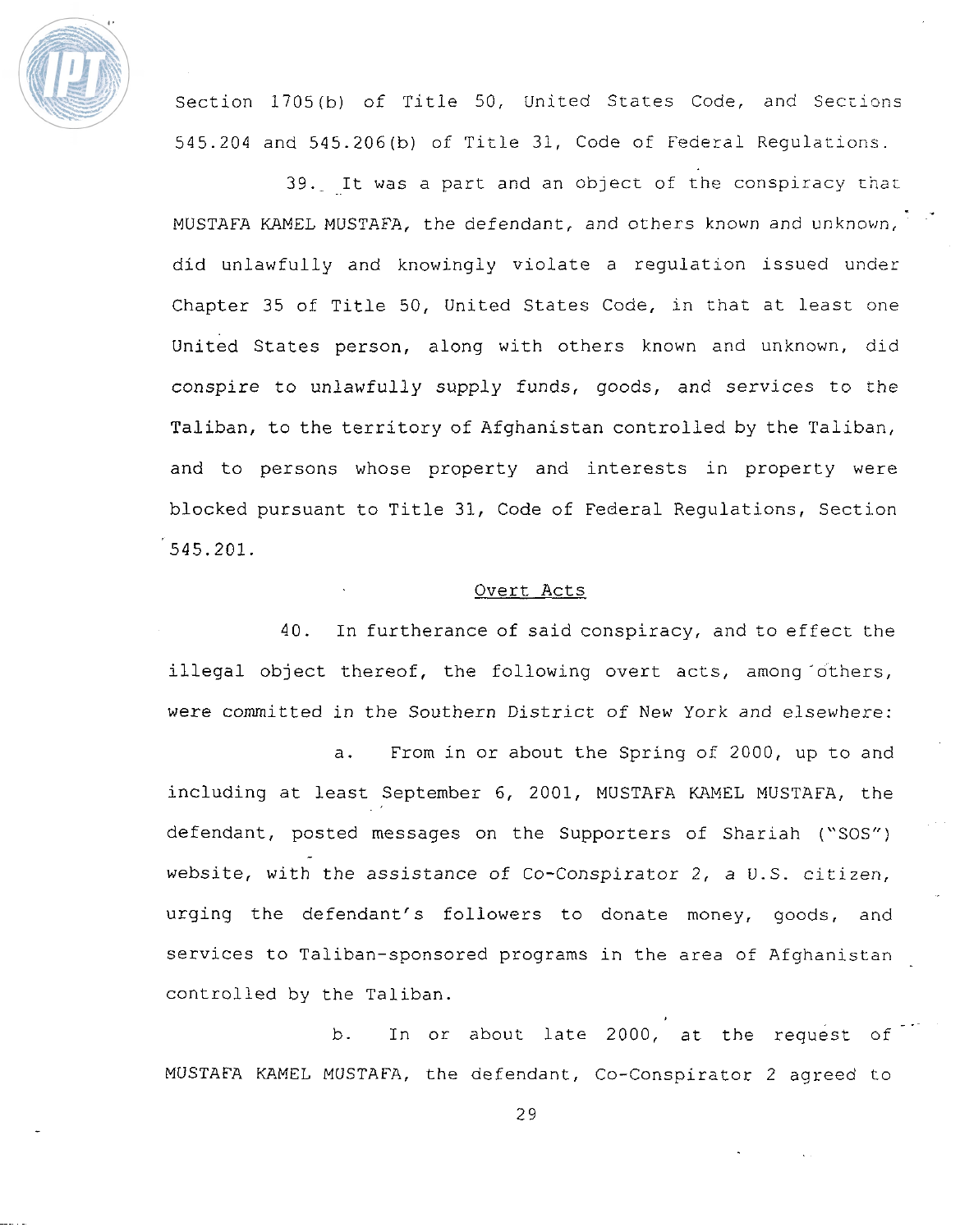

deliver Co-Conspirator 3, a person desiring to undergo violent jihad training, to an individual located in the territory of Afghanistan controlled by the Taliban.

-.

c. In or about late 2000, at the request of MUSTAFA KAMEL MUSTAFA, the defendant, Co-Conspirator 2 delivered compact discs containing MUSTAFA KAMEL MUSTAFA's statements to certain individuals located in the territory of Afghanistan controlled by the Taliban.

d. From in or about March **2601,** up to and including at least September 6, 2001, MUSTAFA KAMEL **MUSTAFA,** the defendant, and Co-Conspirator 2 discussed plans to establish a computer lab in Afghanistan. During these discussions, MUSTAFA KAMEL MUSTAFA, **the** defendant, stated that he wanted the computer lab to be located in Kandahar and to service **Taliban** officials and the Afghani people located in Kandahar, which was then controlled by the Taliban.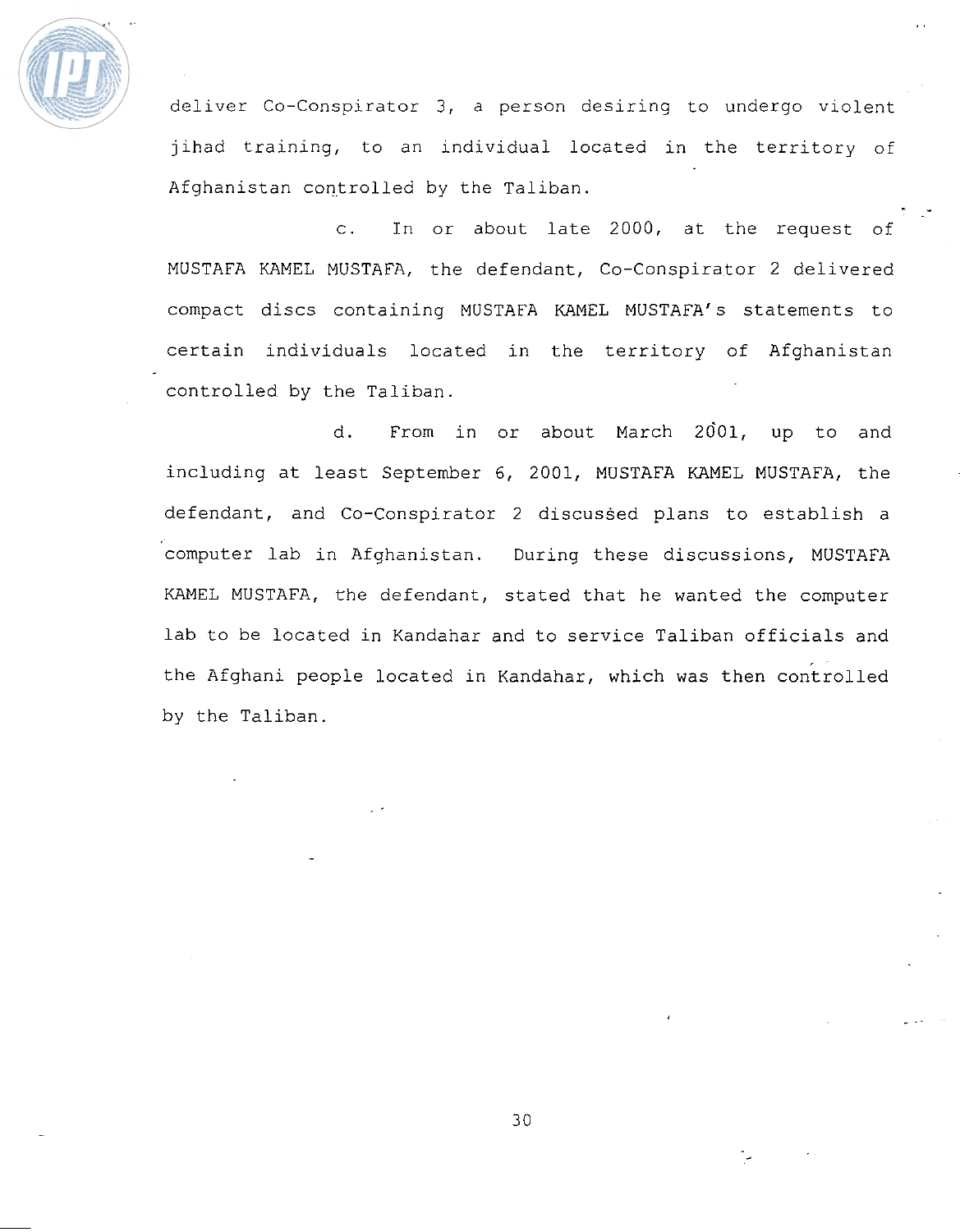

e. On or about September 6, 2001, Co-Conspirator 2 departed London, England for Pakistan, and then Afghanistan. Prior to his departure, MUSTAFA KAMEL MUSTAFA, the defendant, gave **Co-Conspirator 2 approximately** six thousand British Pounds which were, in part, to be used to lease a building which would house the computer lab and to pay for some of the start up expenses for the **computer lab.** 

> **(Title 18, United States Code, Section 371; Title 50, United States Code, Section 1705(b)** ; and Title **31 Code of Federal Regulations, Sections 545.204 and** 545.206(b).)

 $\overline{c}$ FOREPERSON

Mahael Cricia

**MICHAEL J. GARCIA**  United States Attorney